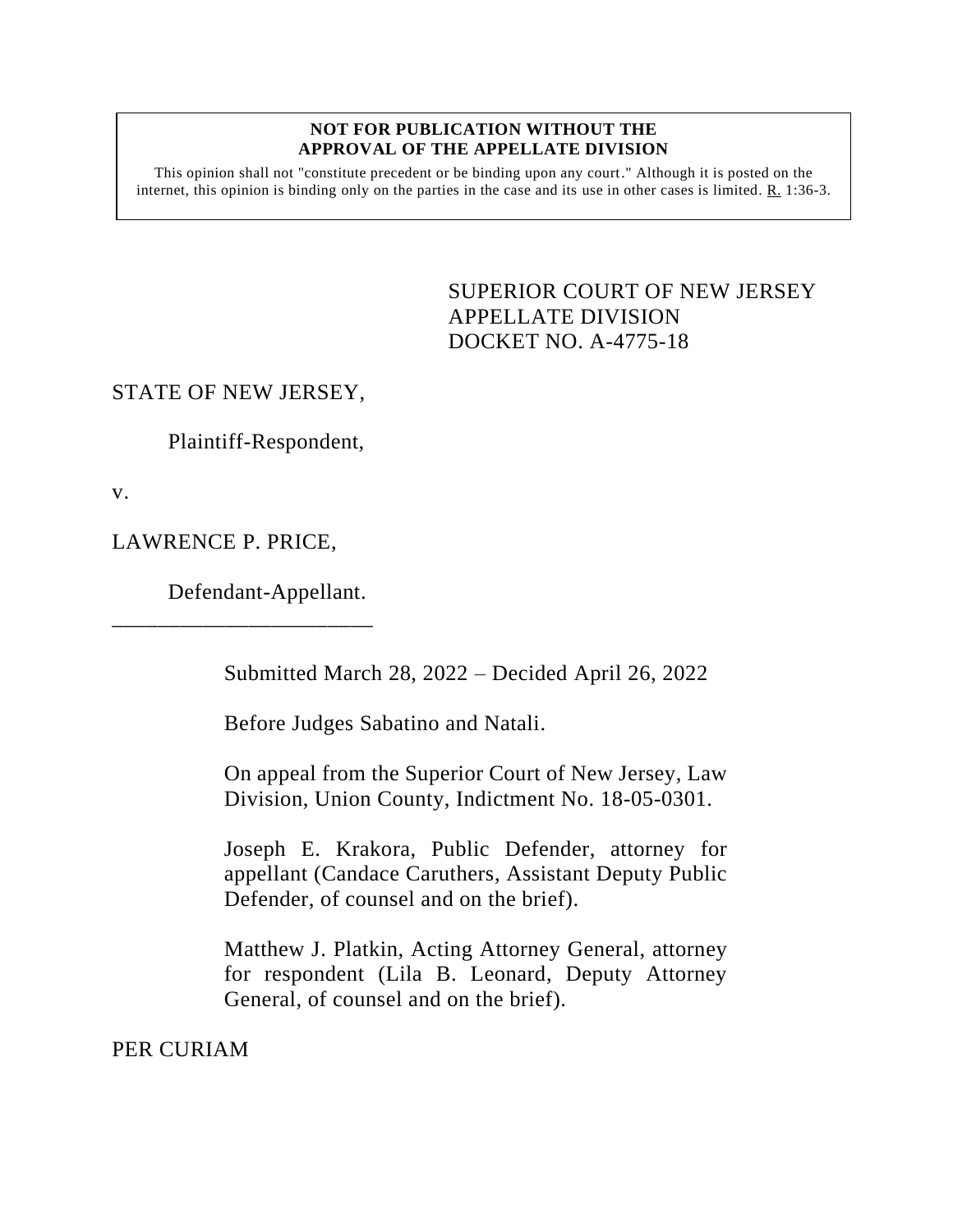Defendant Lawrence P. Price appeals his convictions for unlawful possession of a weapon, N.J.S.A. 2C:39-5(b)(1), possession of a weapon for an unlawful purpose, N.J.S.A. 2C:39-4(a)(1), and resisting arrest by flight, N.J.S.A. 2C:29-2(a)(2), arguing:

# POINT I

THE TRIAL COURT ERRED IN ADMITTING INTO EVIDENCE THE PRIOR RECORDED STATEMENTS OF A TESTIFYING WITNESS AS SUBSTANTIVE EVIDENCE PURSUANT TO N.J.R.E. 803(A)(1).

## POINT II

THE COURT HAD NO AUTHORITY TO SANITIZE THE PRIOR CONVICTION OF A STATE'S WITNESS. THIS ERRONEOUS EVIDENTIARY RULING DEPRIVED DEFENDANT OF HIS RIGHTS TO DUE PROCESS AND A FAIR TRIAL, REQUIRING REVERSAL OF HIS CONVICTIONS.

POINT III

THE STATE'S FORENSIC EXPERT'S DECLARATION THAT DEFENDANT'S DNA WAS ON THE GUN IMPROPERLY INFRINGED ON THE JURY'S ROLE TO DETERMINE WHETHER DEFENDANT COMMITTED THE CHARGED OFFENSES.

POINT IV

THE TRIAL COURT COERCED THE JURY INTO CONVICTING THE DEFENDANT BY ERRONEOUSLY INSTRUCTING THE JURY TO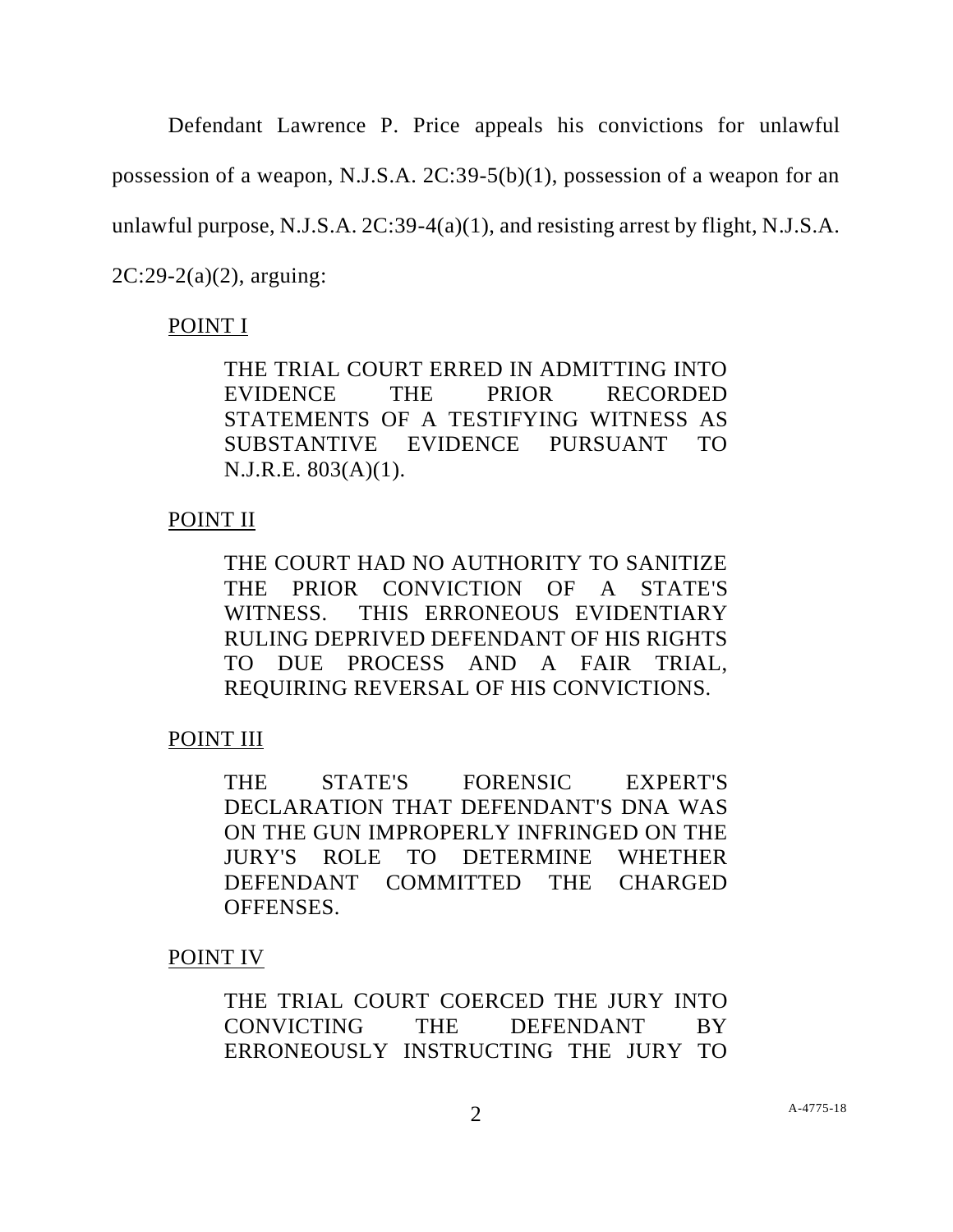CONTINUE DELIBERATING AFTER IT FIRMLY INDICATED THAT IT COULD NOT REACH A VERDICT.

POINT V

THIS COURT SHOULD REMAND FOR RESENTENCING FOR THE TRIAL COURT TO RECONSIDER DEFENDANT'S SENTENCE BASED ON THE NEW MITIGATING FACTOR, "THE DEFENDANT WAS UNDER 26 YEARS OF AGE AT THE TIME OF THE COMMISSION OF THE OFFENSE," N.J.S.A. 2C:44-1(b)(14), AND BECAUSE THE TRIAL COURT ERRED IN ITS FINDING AND WEIGHING OF AGGRAVATING AND MITIGATING FACTORS.

A. Defendant's Sentence is Excessive Because the Trial Court Erred in Finding and Weighing of Aggravating and Mitigating Factors.[ 1 ]

B. The New Youth Mitigating Factor Law Should Be Given Retroactive Application.

We have reviewed and considered each of these arguments in light of the

entire record and the applicable law. For the reasons that follow, we affirm

defendant's convictions and sentence.

<sup>&</sup>lt;sup>1</sup> We have reorganized defendant's point headings to address first whether defendant has an independent basis for resentencing before reaching his argument regarding the retroactivity of newly-enacted mitigating factor fourteen, N.J.S.A. 2C44-1(b)(14).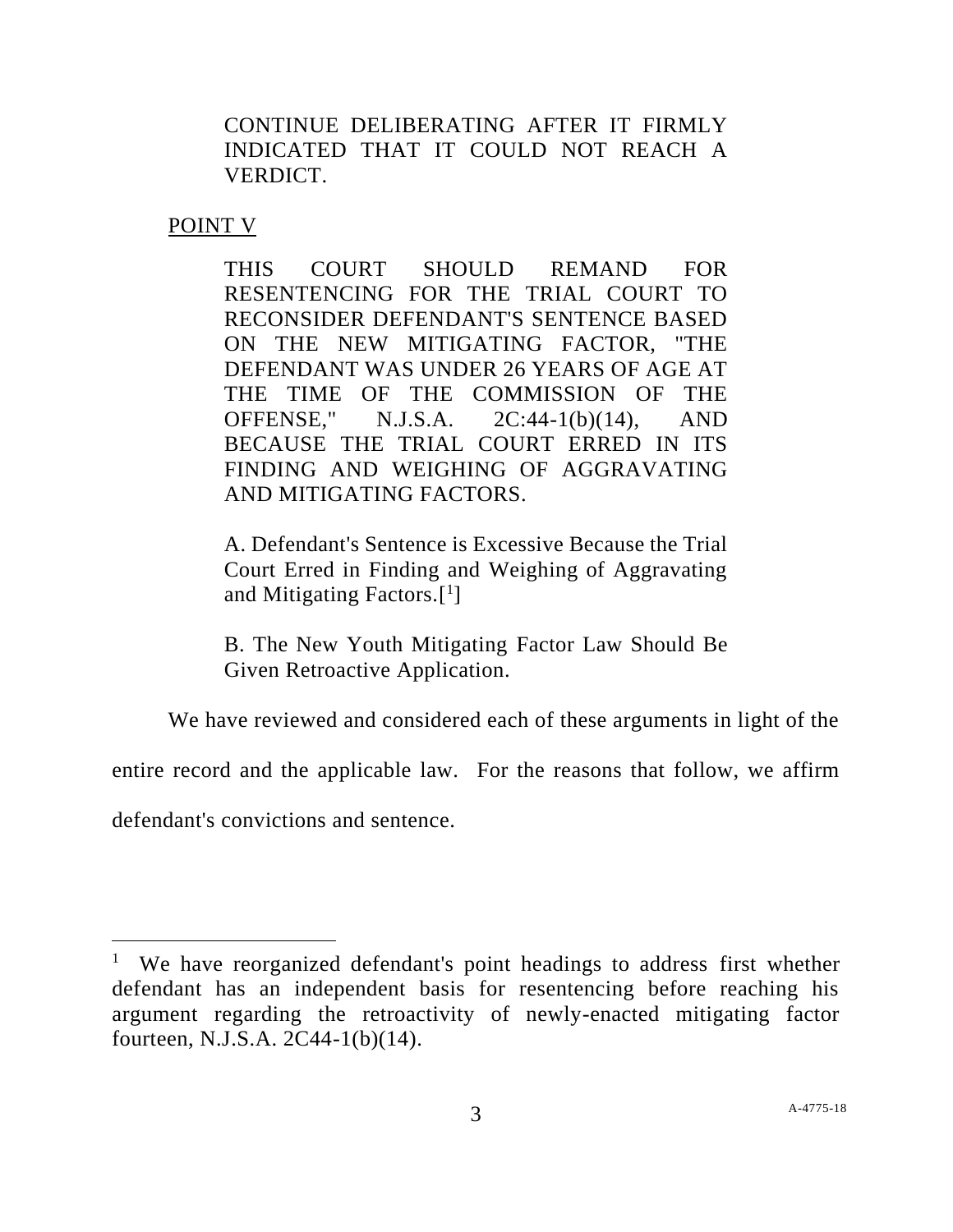I.

The following relevant facts were adduced at defendant's trial and Gross<sup>2</sup> hearing. On September 4, 2017, shortly before 1:00 a.m., Officers Daniel Hemenway and Michael Rizzo of the Linden Police Department exited their patrol vehicle during a motor-vehicle stop when they heard multiple gunshots. In response, the officers ended the motor-vehicle stop and headed in the direction of the sound to conduct "a grid search of the town."

As they began their search, central dispatch reported that a dark-colored, four-door sedan was leaving the scene of the shooting and turning onto a particular street in Linden. Upon arriving at that area, the officers observed a single car on the road, a red Honda, driving "at a high rate of speed." They began following the car with their lights and sirens activated and observed that the Honda "kep[t] pulling to the right as if [it was] going to park" only to "pull[] out and keep driving."

The Honda eventually stopped, and two men exited the passenger side and ran. The police chased them on foot. During the pursuit, Officer Hemenway observed that the men were wearing all black, and one had run ahead of the

<sup>2</sup> State v. Gross, 216 N.J. Super. 98 (App. Div. 1987), aff'd, 121 N.J. 1 (1990).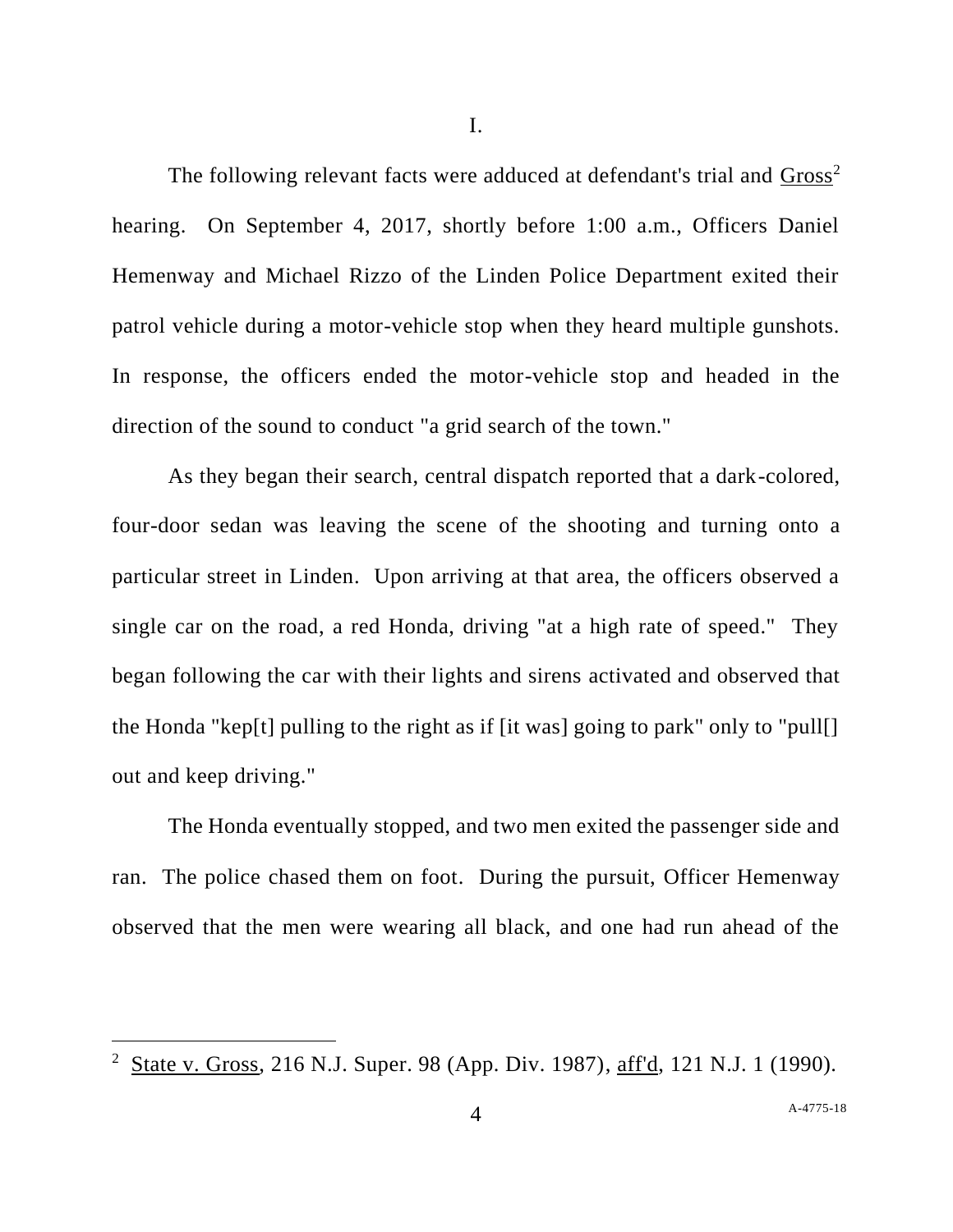other. He also shined a flashlight on the closer individual, who was later identified as defendant, and observed a "glint of metal" in his hand.

The officers followed the men into the backyard of a nearby house. They lost sight of the farther individual when he ran behind a shed and climbed over a fence into a neighboring yard.

Defendant, however, tripped and fell, and the officers observed a firearm, which was later identified as a Browning .380 caliber handgun, on the ground approximately two feet away from him. Officer Hemenway noticed the Browning had mud and grass in the barrel and that the slide was "locked to the back," which he knew occurs when a gun is fired until the magazine is empty. Further, Officer Rizzo observed that the Browning had "carbon on the barrel, which indicated that the weapon had been fired."

Defendant stated that he did not know anything about the gun and that it was not his. Officer Rizzo handcuffed defendant and secured the Browning. By the time the officers returned to the street, the Honda had departed.

After placing defendant in a patrol vehicle, Officer Rizzo searched the neighboring backyard through which the other suspect fled and found a Glock handgun lying in the grass. He noticed that, although the grass was wet, the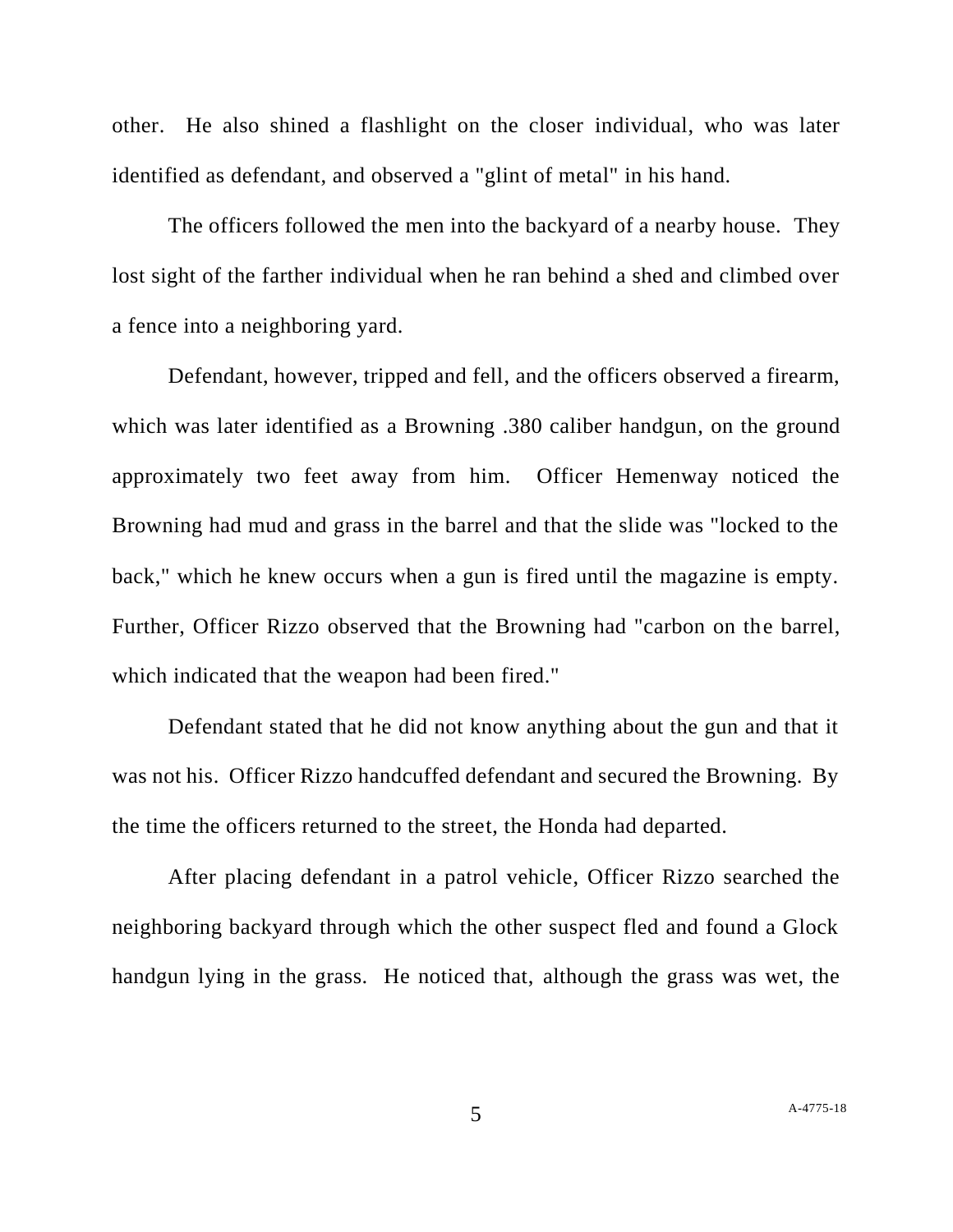Glock was dry, indicating to him that the weapon "was placed there . . . recent[ly]."

Officer Andrew Carew of the Union County Sheriff's Office Crime Scene Unit responded to the scene of defendant's arrest and collected the Glock. He then responded to 1300 Lincoln Street and recovered several shell casings from the area of the sidewalk outside the residence. He also collected multiple bullets that had been fired and observed "impact sites" in various areas of the house. The shell casings were later analyzed and confirmed to have been fired by the guns recovered at the scene of defendant's arrest. Further, the only two bullets that were recovered and in adequate condition for analysis were consistent with the Browning.

At approximately 11:45 a.m. the same day, Larry Brooks, the driver of the Honda, provided a statement to Detective Juan Velarde and Sergeant Travis Koziol of the Linden Police Department. Brooks had contacted the police seeking the return of the Honda, which had been impounded by the Roselle Police Department, and agreed to provide a statement.

Before interviewing Brooks, Detective Velarde provided him his Miranda<sup>3</sup> rights and had him sign a waiver form. During that process, Detective Velarde

<sup>&</sup>lt;sup>3</sup> Miranda v. Arizona, 384 U.S. 436 (1966).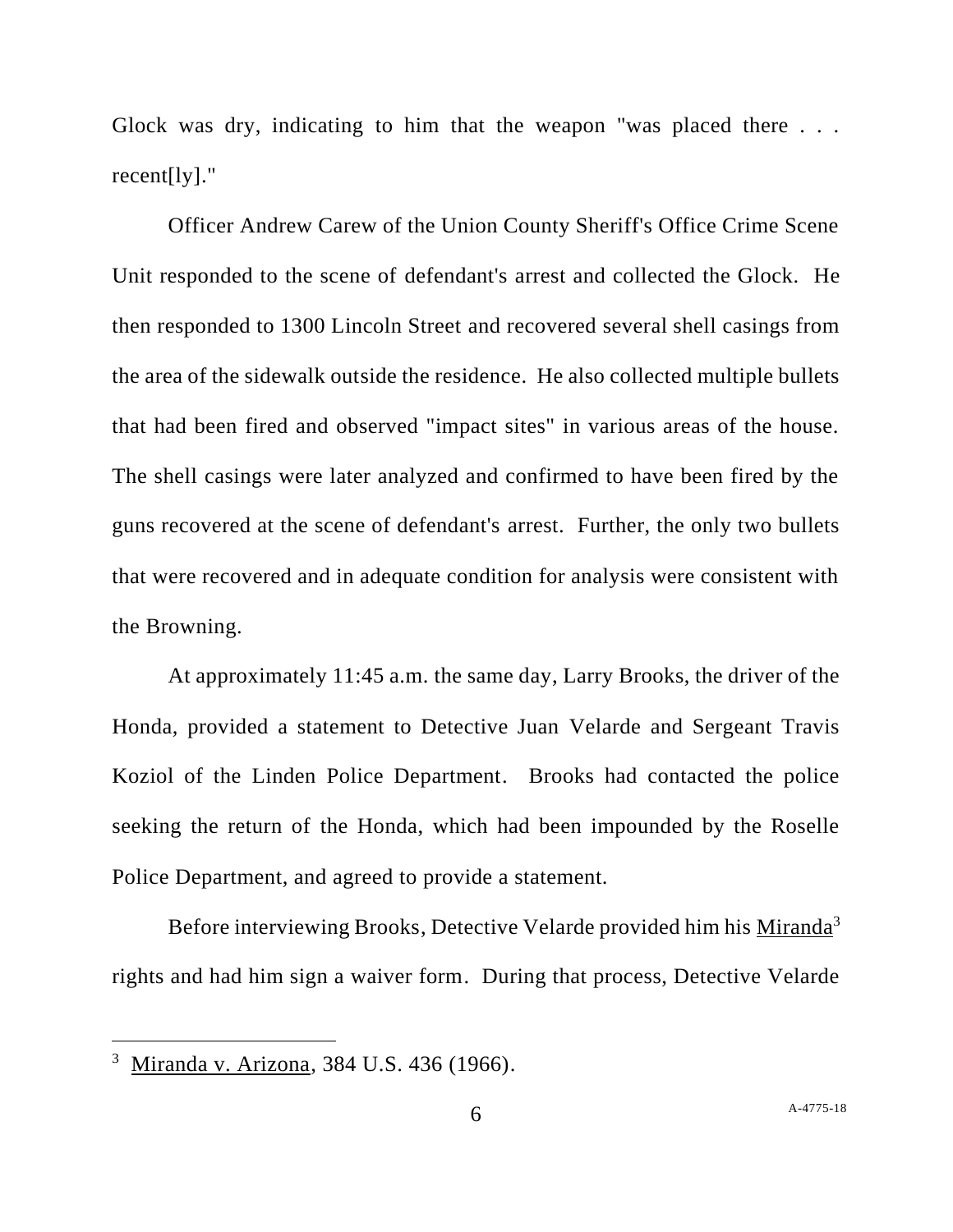confirmed that Brooks understood the meaning of "coercion," stating it meant that he was "not forcing [Brooks] to say anything," to which, Brooks responded "[i]t's almost like my own point of view."

In his statement, Brooks explained that he earned money by operating his own taxi service using the Honda. He stated on the night of defendant's arrest he was "riding around" when he saw someone he recognized, who asked him for a ride. He explained that he gave a ride to that individual and his friend and during the ride they asked him to pull over. When he did, they got out of the car and began shooting.

Brooks claimed they then got back into the car, put a gun to his head, and told him to drive. He explained that police began driving behind him and were trying to pull him over, but that the individual in his front seat threatened to shoot him if he did. Brooks stated that a few blocks later, the men "jumped out of the car, and ran on foot," and that once the police chased them, he drove away.

Detective Velarde told Brooks that his story did not make sense and did not match the information currently in their possession. He reminded Brooks that he was under oath, and "g[a]ve him another chance" to provide an accurate statement.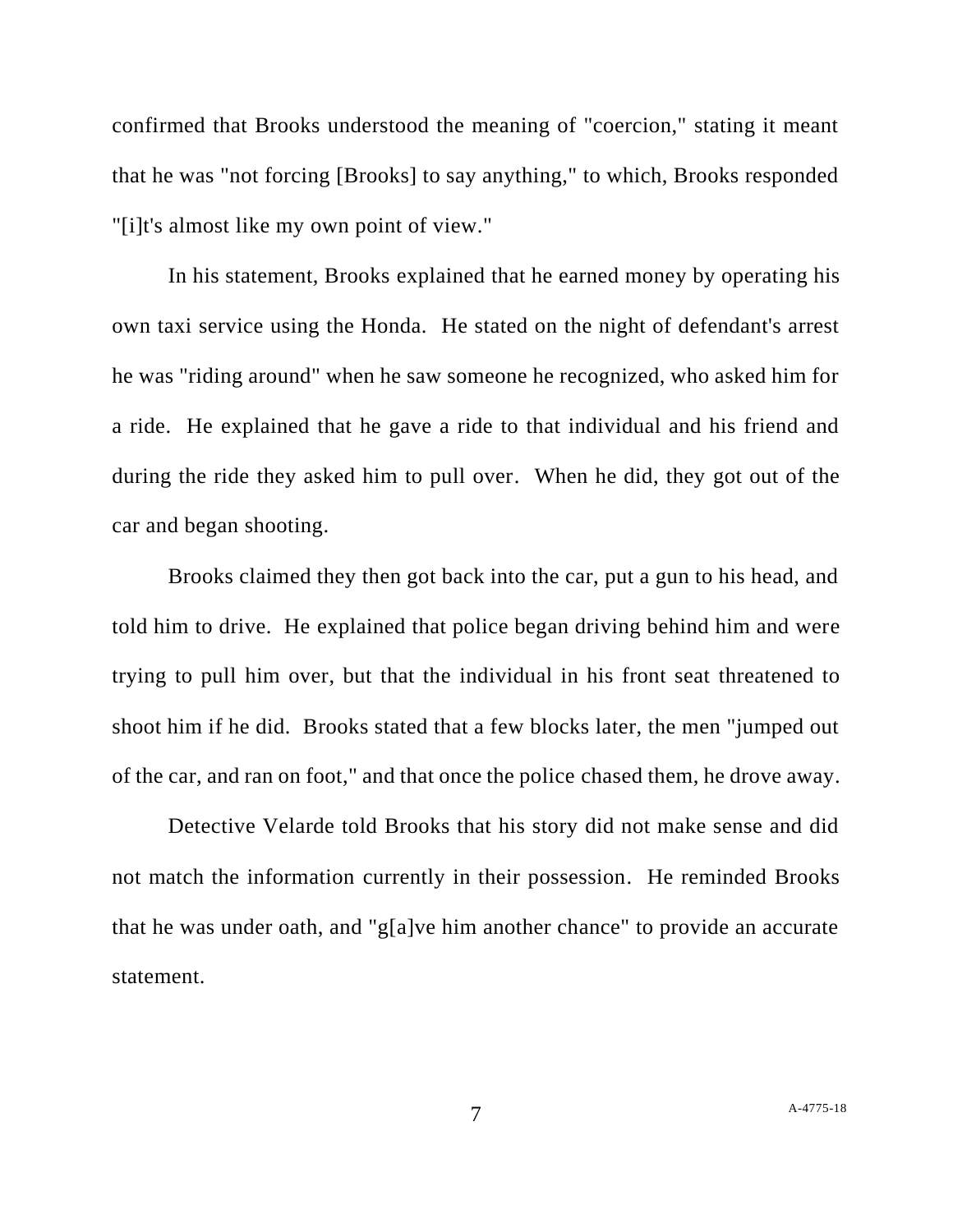Brooks then provided additional details. He stated he encountered the two men when his cousin called him and asked him to "pull up." He said the two men were his cousin's friends and that he had seen one of them before, but did not know either of their names, and that his cousin told him to give them a ride. He also stated that he did not see any guns until the men got out of the car and began shooting, but acknowledged they had handguns when they got back into the car.

Brooks stated he drove away after the two men ran off because he "panicked" and "didn't want to be arrested." He also described that the two men were wearing "[a]ll black," and that one "had a big hoodie on with his face covered" and the other "had a mask on," but stated that if shown a photo array, he "would probably be able to identify" the man who wore the hoodie.

Brooks also described the car he was driving. He indicated it was a fourdoor 2009 Honda Accord titled in his mother's name. He also stated that he had lied to his mother, first telling her that the car was "in the shop," when in fact, a friend was using it, and later told her that he "wasn't involved in the shooting" and that the car had been stolen.

Before concluding the interview, Brooks consented to a search of the contents of his cell phone. He also confirmed that he was not "under the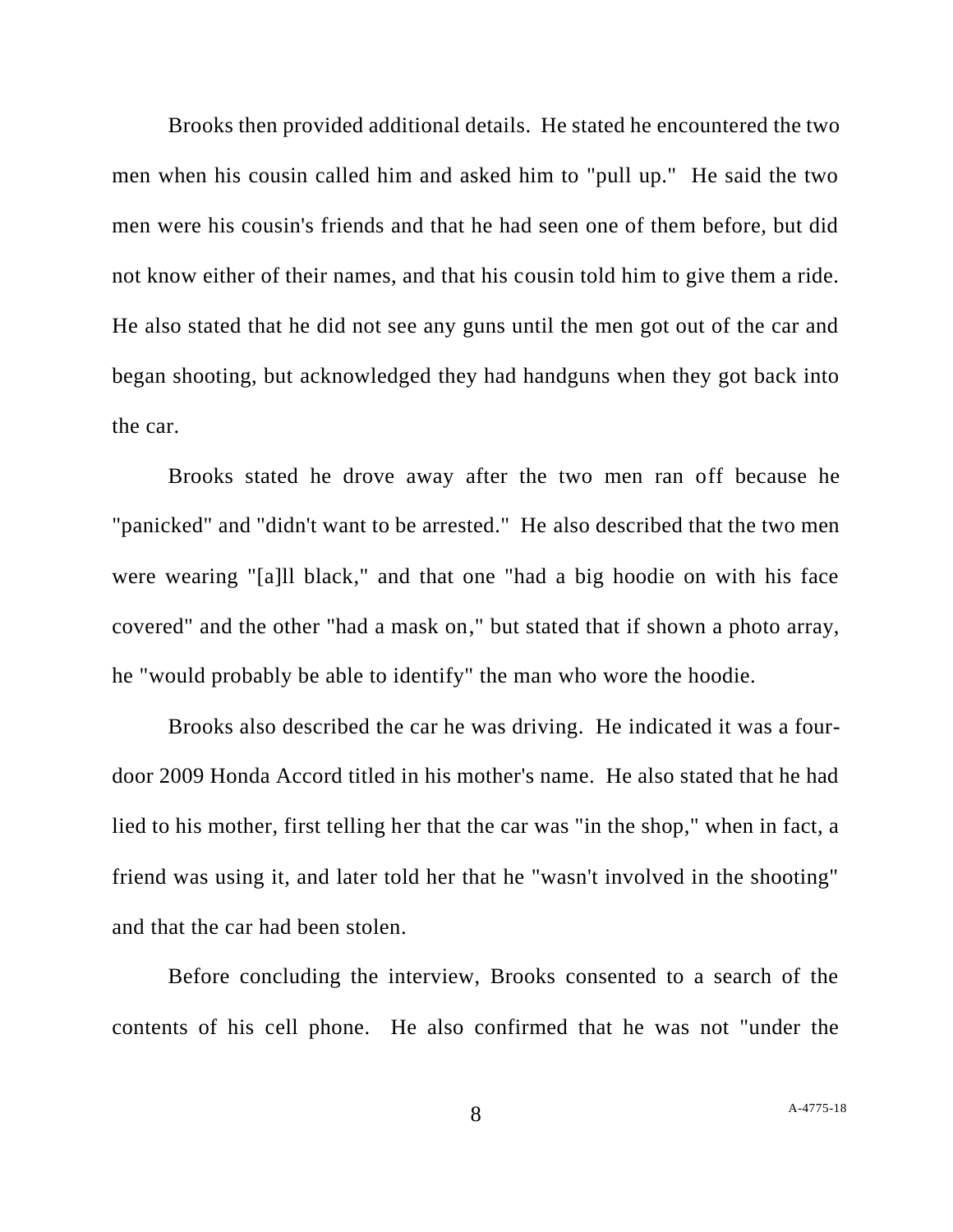influence of any drugs" and swore that "the statement [he] . . . provided . . . [was] the truth and nothing but the truth."

Brooks returned to the Linden Police Department on September 19, 2017 and met first with Detective Velarde. At the start of his recorded statement, Brooks stated that he was not under the influence of drugs or alcohol, and that Detective Velarde did not speak to him or instruct him what to say before the recording began. Detective Velarde then asked Brooks to recount the events discussed in his previous statement. He complied, providing an account that was consistent with his prior statement.

Detective Velarde then left the room and Detective Philip Marcus entered to conduct a photo array. Detective Marcus began by providing Brooks instructions including that "[t]he person who committed the crime may or not be in the group" of photographs and that he did "not have to select any photograph." After viewing six photos, Brooks asked to see one of the photographs again. He then stated that he recognized the person in that photo, which depicted defendant, and he was fifty percent sure it was the person he saw on September 4, 2017. Brooks then confirmed that no one influenced him to select any photograph and swore that he told the truth.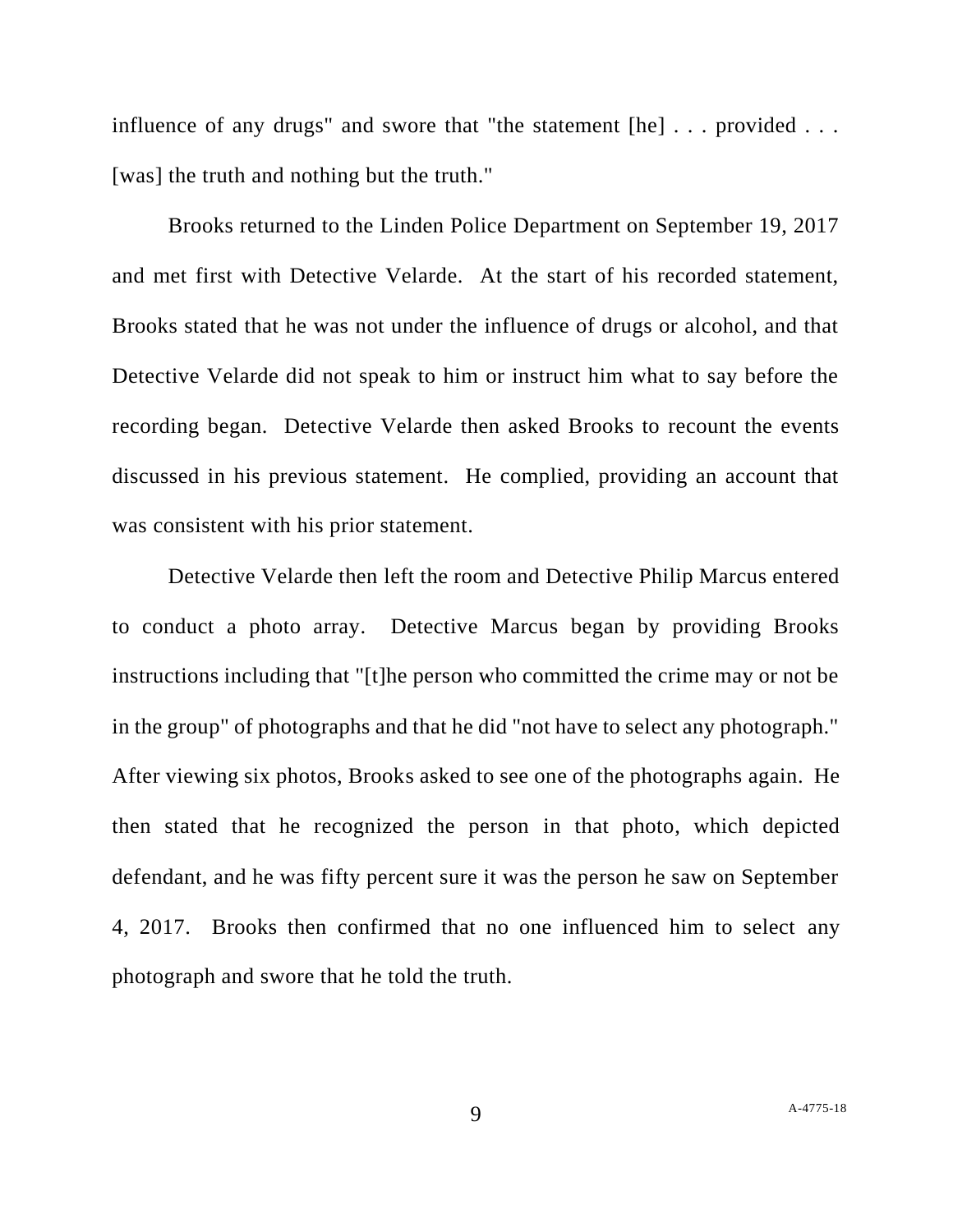A Union County grand jury charged defendant thereafter with two counts of second-degree unlawful possession of a weapon (counts one and two), two counts of second-degree possession of a weapon for an unlawful purpose (counts three and four), and fourth-degree resisting arrest by flight (count five). Counts one and three related to the Browning and counts two and four related to the Glock.

Defendant proceeded to trial before Judge Candido Rodriguez, Jr. When the State called Brooks to testify, he repudiated the prior statements. He claimed that after his cousin asked him to give his friends a ride, he "took them home." He also stated that he did not remember what the men who entered his car looked like and that "[t]hey [were] covered up."

When asked about the statement he provided to the police on September 4, 2017, Brooks claimed that he did not "tell them the truth" and "kept giving them B.S. answers," and that most of the statement was a lie. Similarly, when asked whether he selected a photo from an array on September 19, 2017 and stated that he was "[fifty] percent sure that [it] was the person in the front seat of [his] car," Brooks responded "I wasn't sure. I never [saw] his face."

The State continued questioning Brooks about the events of September 4, 2017. Brooks stated that while he was driving his cousin's friends, they told him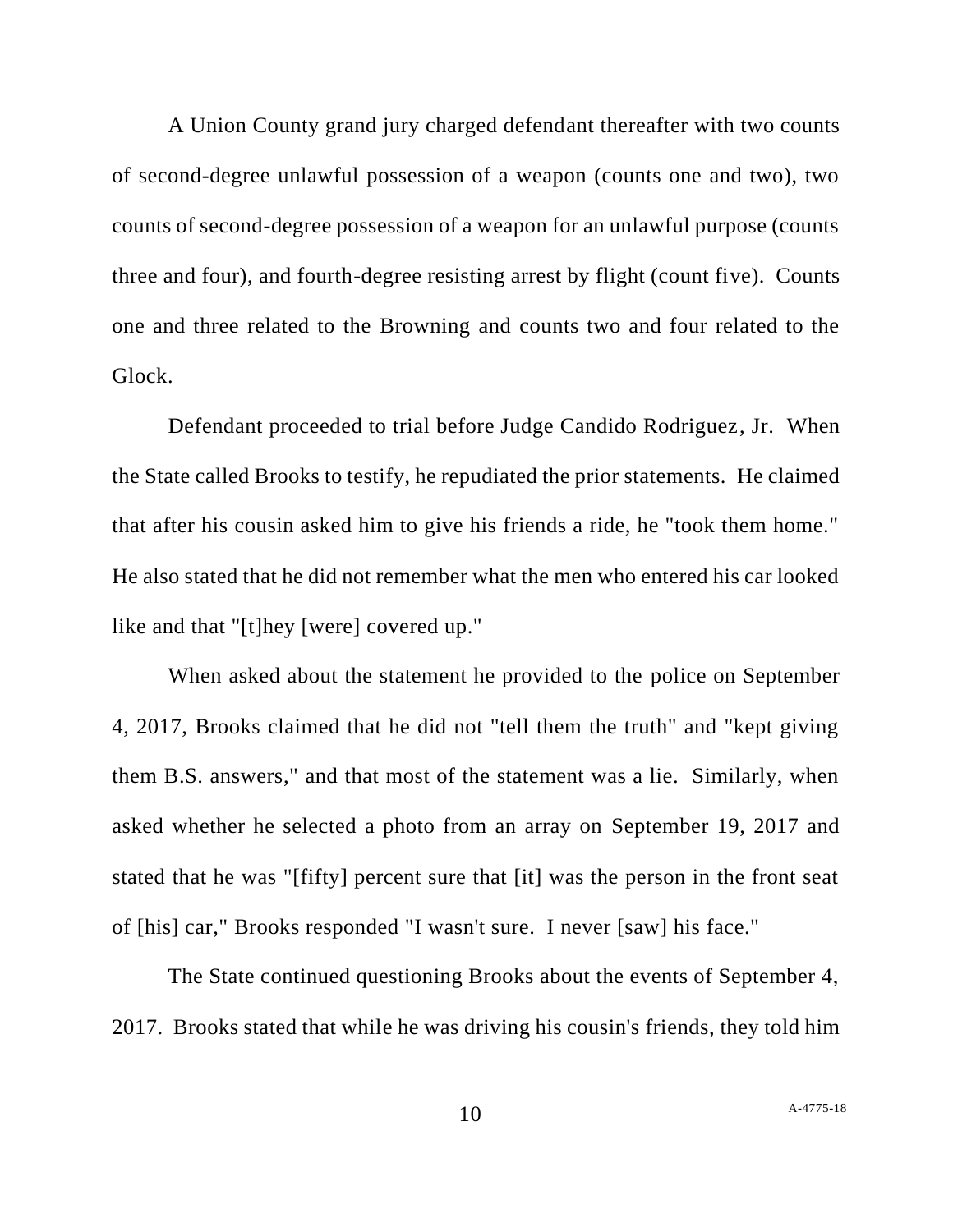to stop and exited the car, at which point he "heard gunshots" and the men "got back into the vehicle." He claimed, however that he "didn't see anybody shooting" and that the men did not have guns when they reentered the car.

The State asked to be heard at sidebar. There, the prosecutor requested a Gross hearing and stated that "there are two gentlemen sitting on our side of the courtroom, staring very directly at this witness." He requested that the judge find out who they were, and stated he believed they were Brooks' "cousin and his friends" and that if they were, he was "going to ask [the judge] to have them removed from the courtroom."

The prosecutor escorted Brooks out of the courtroom. Upon returning, he alerted Judge Rodriguez that as he was "show[ing] Mr. Brooks where he needs to sit down, he hit me on the shoulder, unprompted, and said those are his homies in there" and that he was "not going to say another singular word about this case . . . in front of those people or anybody."

Judge Rodriguez then questioned Brooks. Brooks stated that he did not know the two men in the courtroom but that he assumed they were defendant's friends. He also said he did not feel intimidated by their presence.

Upon further questioning, Brooks admitted he told the prosecutor that the men in the courtroom were "affecting [him] in some way." He also agreed that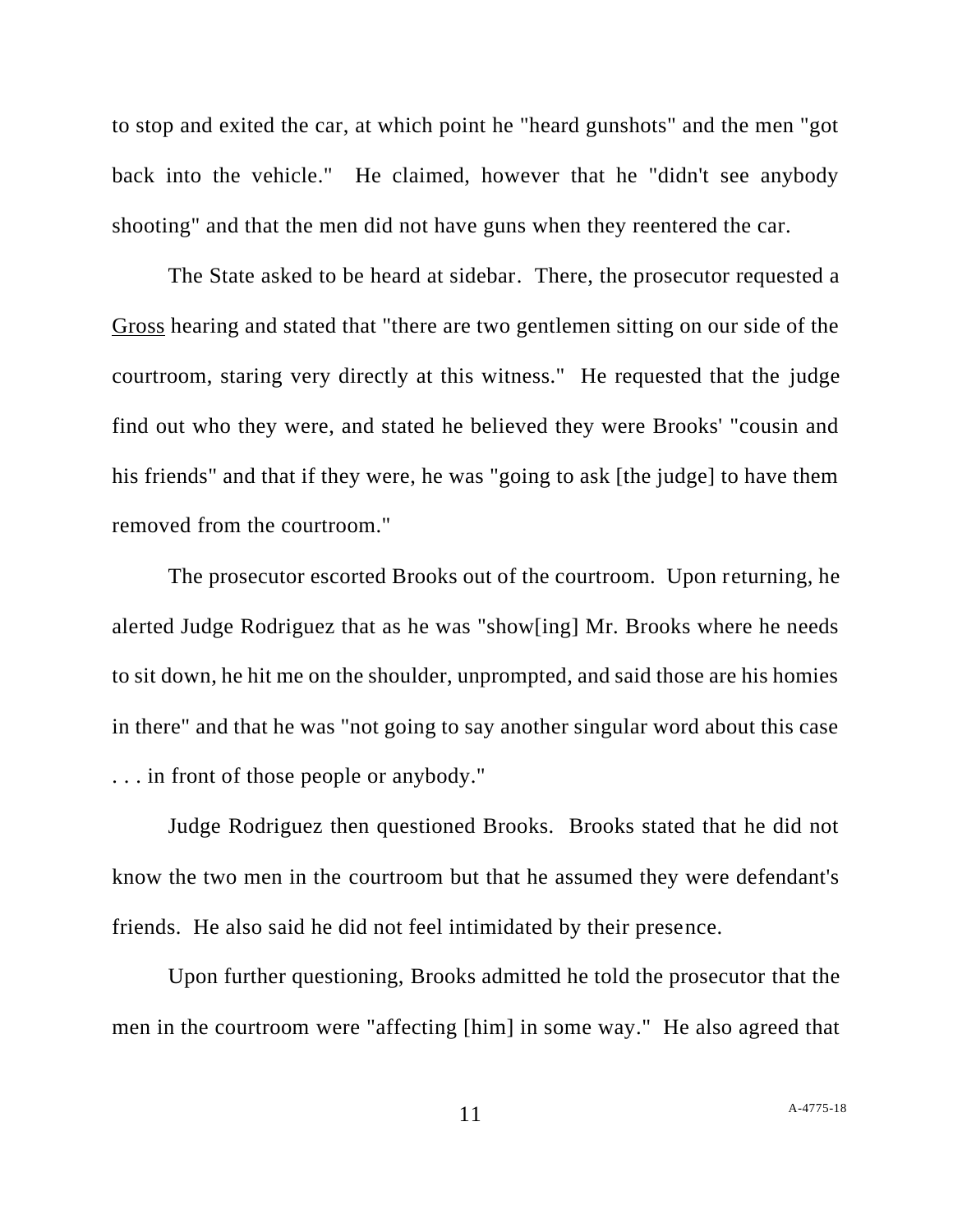his in-court testimony was different than his prior statements and the discussions he had at the prosecutor's office and the only difference was that "the defendant . . . and people . . . [that] are associated with him are present."

Judge Rodriguez then removed Brooks from the courtroom and conducted a Gross hearing. The State's first witness, Detective Velarde, testified regarding Brooks' prior statements. He stated that he did not make promises nor threats to Brooks, did not coerce him nor direct him what to say, and did not discuss the case with him prior to the recorded interview. He also described reading Brooks his Miranda rights as a "precaution." Detective Velarde further stated that Brooks was not in handcuffs, appeared "calm and collec<sup>[ted]</sup>," and seemed to understand his questions and provided appropriate answers. He also asserted Brooks did not appear to be under the influence of drugs or alcohol.

Detective Velarde stated he did not believe Brooks' September 4, 2017 statement was entirely truthful and explained that initially Brooks was being "evasive" regarding some of his questions, until he "called [Brooks] out" and "told him he wasn't being truthful." Brooks then "changed his version" and provided a statement that was "consistent with other evidence that [was] collected in the course of [the] investigation." Detective Velarde also stated that Brooks complied with a search of the electronic media on his phone, which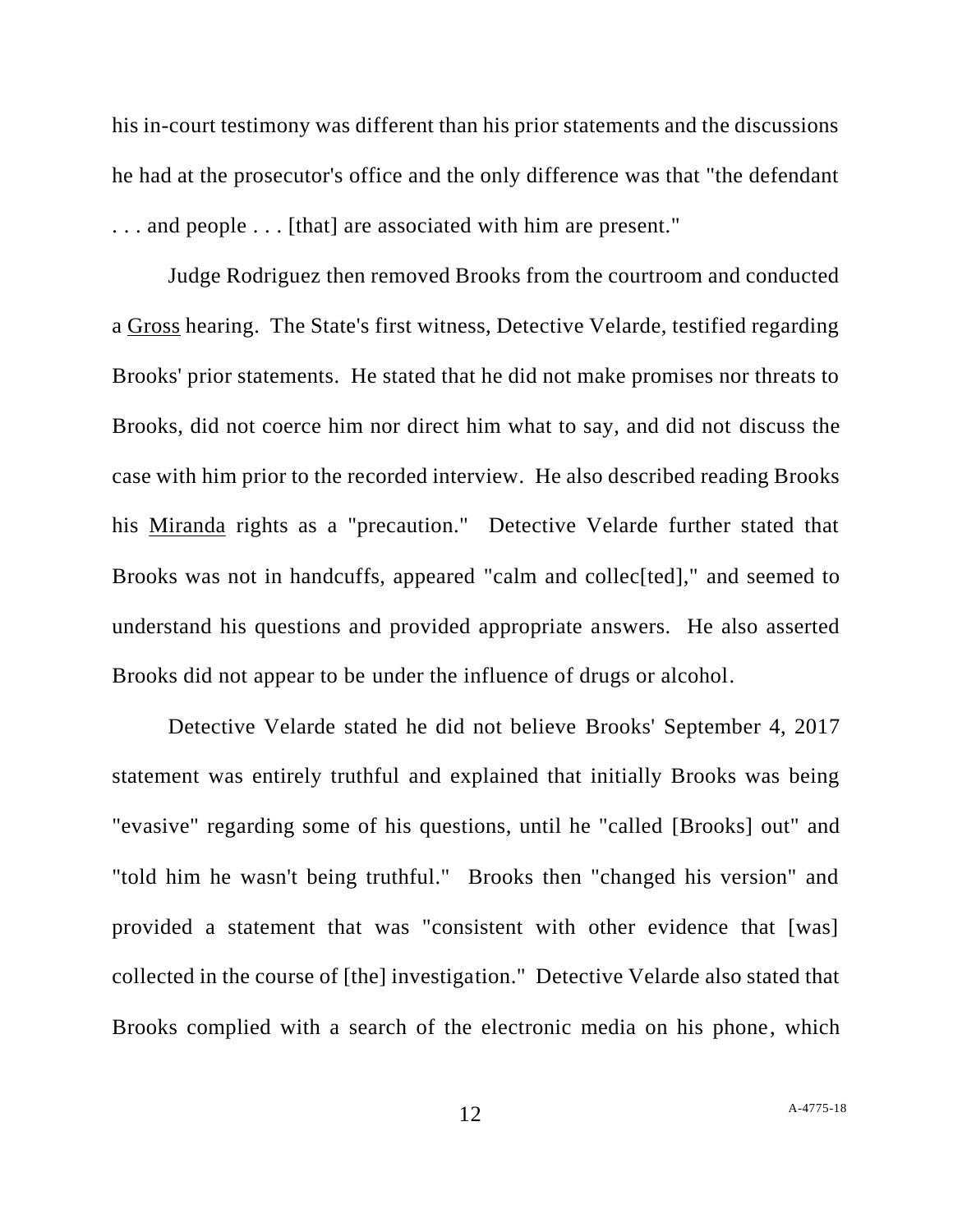corroborated parts of his statement regarding his self-operated taxi service and receipt of calls from his cousin.

Detective Velarde also recounted that he spoke with Brooks briefly on September 19th but had Detective Marcus conduct the photo array because he was unfamiliar with the case. He also stated that on that date he did not make any promises nor threats to Brooks and he was not in handcuffs nor appeared to be under the influence of drugs or alcohol. The State then played the videos of defendant's two statement in their entirety.

Detective Velarde also stated he was aware that defendant was affiliated with the Neighborhood Crips gang, and that he saw two individuals in the courtroom who he also believed were affiliated with that gang based on intelligence within the Linden Police Department.

Brooks testified at the hearing as well and admitted he provided the September 4, 2017 statement voluntarily, and was not threatened, handcuffed, nor under the influence of drugs or alcohol. Brooks then reiterated that he lied to the police during both his statements. Specifically, he again claimed he falsely stated he saw the face of the man in his car, that the photo he selected from the array was the man in his car, and that he saw the men shooting and possessing guns. Further, when asked how he felt about testifying in front of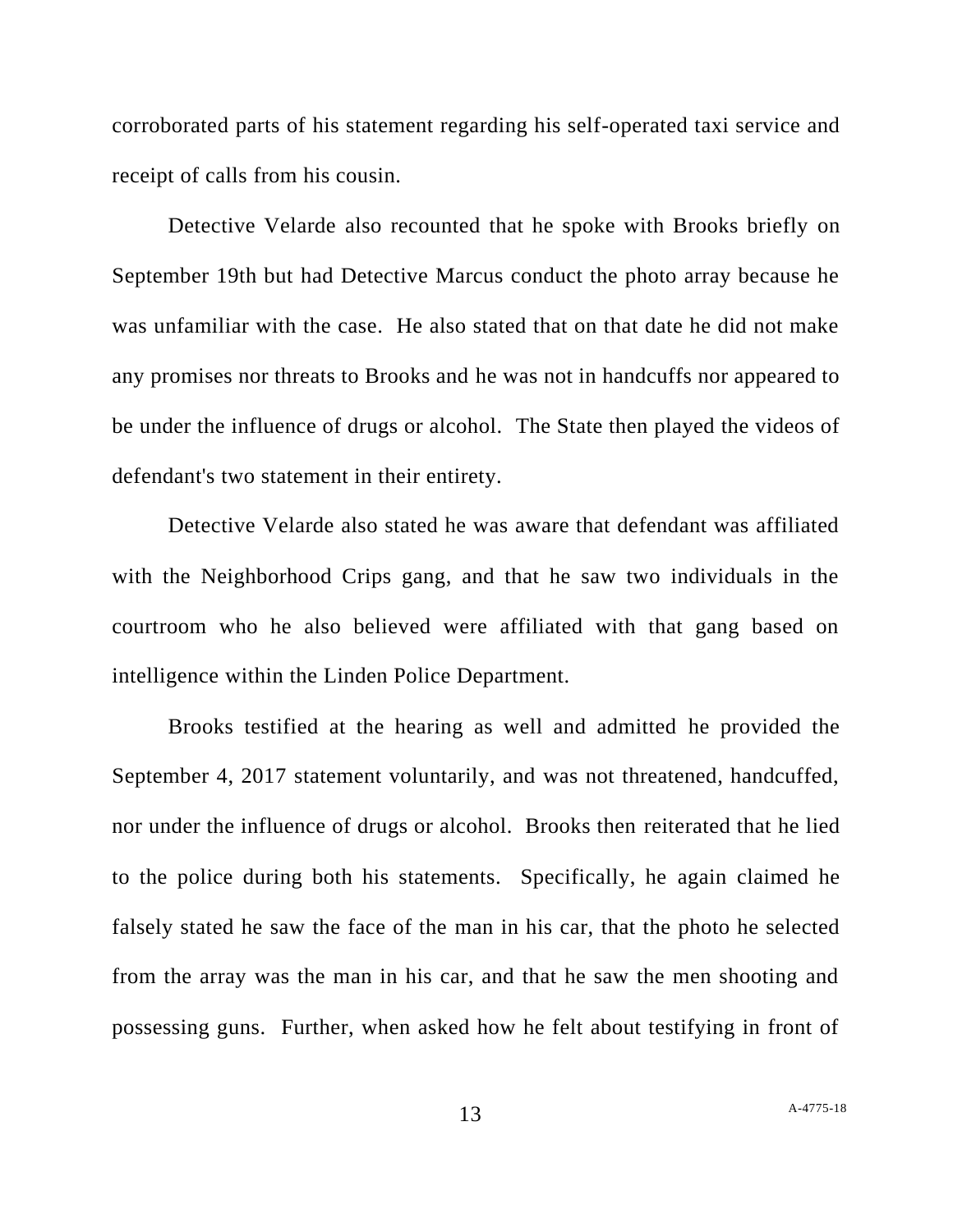the defendant and others in court, he stated "I'm good," but also said he did not want to be in court testifying. On cross-examination, Brooks claimed he lied to the police because he was concerned that he might be arrested, especially because he was already on probation and was aware that an arrest could constitute a violation of his probation and result in a term of imprisonment being imposed.

In arguing of the admission of Brooks' statements, the State claimed that Brooks only repudiated those prior statements because he feared the repercussions of implicating defendant. In support, it argued that Brooks was calm, relaxed, talkative, and forthcoming when speaking to the police, but quieter and more reserved when testifying in court. It asserted further that Brooks was not in custody or under any "express or implicit pressure" when providing the prior statements. Finally, the State argued that the portions of the statements that Brooks claimed were false were only those that incriminated defendant, and that much of the information in his statements was corroborated by evidence.

Defense counsel disagreed and argued that the circumstances under which Brooks provided the statements made them unreliable. He asserted that Brooks was motivated to lie to avoid being charged with a crime and violating his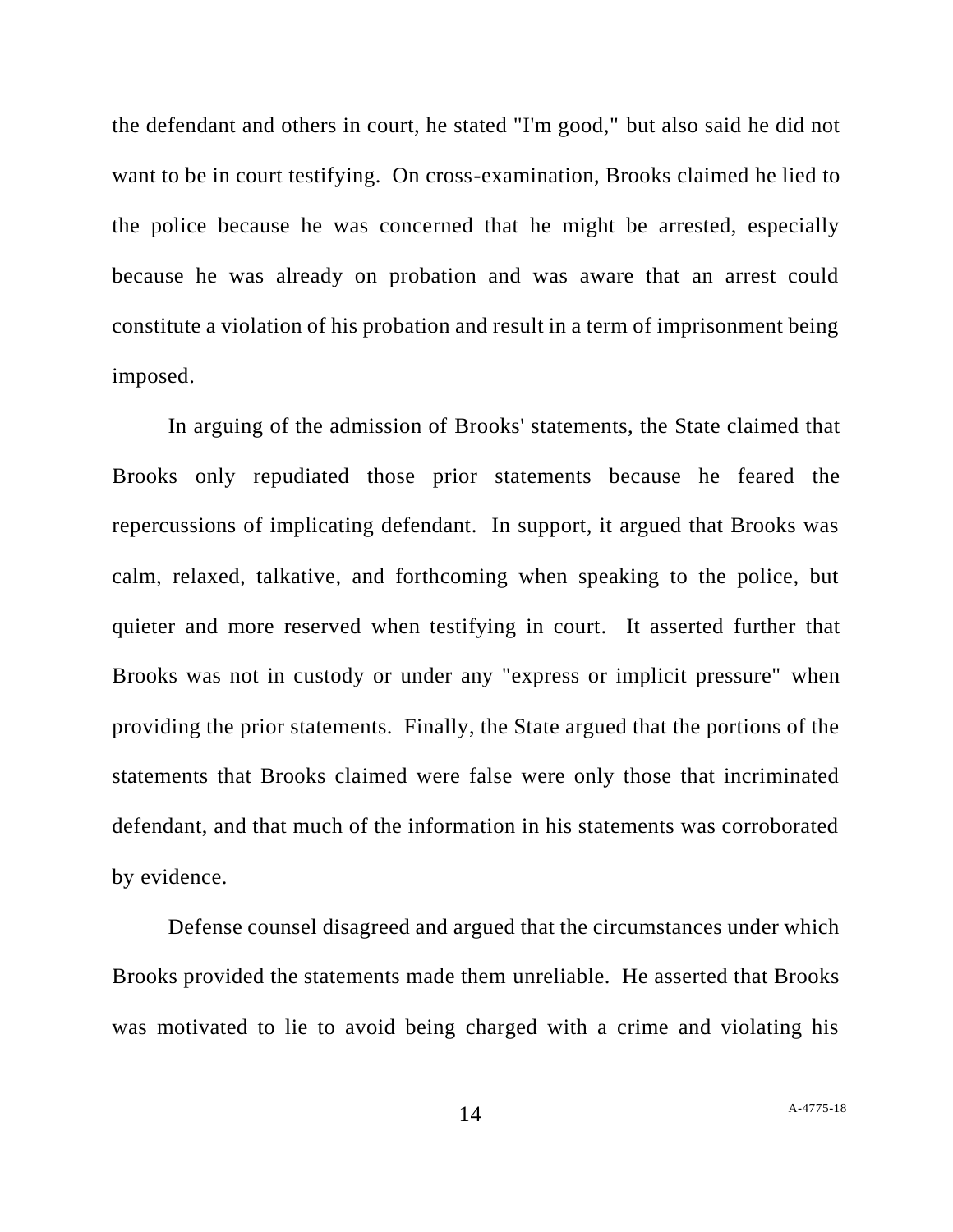probation. Further, he stated that Brooks had "plenty of time to fabricate [his] story before he [told] it to the police." Before concluding the hearing, the judge discussed with the parties which portions of the statements would be admitted if he ruled in the State's favor, and instructed that "[e]verything else will be redacted."

Judge Rodriguez issued a January 29, 2019 written opinion allowing admission of relevant portions of Brooks' statements pursuant to N.J.R.E.  $803(a)(1)(A)$ . In reaching his conclusion, the judge considered the Gross factors<sup>4</sup> and explained that Brooks had a connection to the matter "as he was

<sup>4</sup> Gross, 216 N.J. Super. at 109-110, provides that in determining reliability of prior inconsistent statements, a court should consider the following factors:

<sup>(1)</sup> the declarant's connection to and interest in the matter reported in the out-of-court statement, (2) the person or persons to whom the statement was given, (3) the place and occasion for giving the statement, (4) whether the declarant was then in custody or otherwise the target of investigation, (5) the physical and mental condition of the declarant at the time, (6) the presence or absence of other persons, (7) whether the declarant incriminated himself or sought to exculpate himself by his statement, (8) the extent to which the writing is in the declarant's hand, (9) the presence or absence, and the nature of, any interrogation, (10) whether the offered sound recording or writing contains the entirety, or only a portion or a summary, of the communication, (11) the presence or absence of any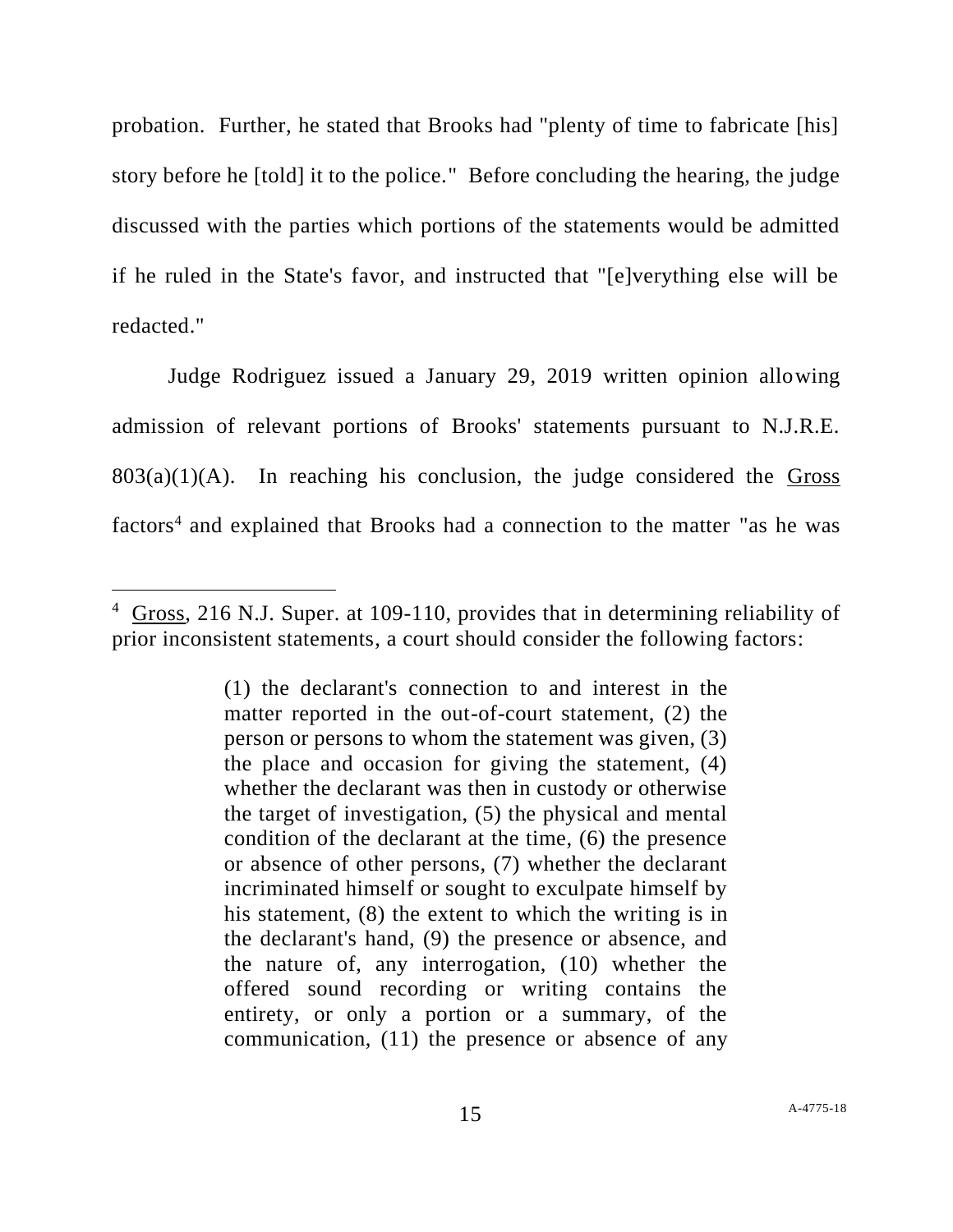trying to clear his name", that he waived his Miranda rights, and consented to a search of his phone and car. He further reasoned that the "statements were given to law enforcement, and [Brooks] was aware that any statements to them could expose [him] to charges for false statements."

The judge also determined that Brooks appeared at the police station voluntarily without a "scintilla of coercion, threat, nor any hinderances of impairment," and that there was no evidence that Brooks was promised anything or was spoken to before the recording began. He found further that Brooks appeared calm and collected during the interview, and that his statements were corroborated by other evidence in the case, namely that "the weapon recovered at the scene of Defendant's arrest matched shell casings found at the scene where Brooks stated that [d]efendant began shooting that weapon."

Judge Rodriquez acknowledged "there was a possible motive to fabricate" based on Brooks' probationary status at the time of his statement, the possibility that he "could be considered a suspect," his car being in the possession of the

motive to fabricate, (12) the presence or absence of any express or implicit pressures, inducements or coercion for the making of the statement, (13) whether the anticipated use of the statement was apparent or made known to the declarant, (14) the inherent believability or lack of believability of the statement and (15) the presence or absence of corroborating evidence.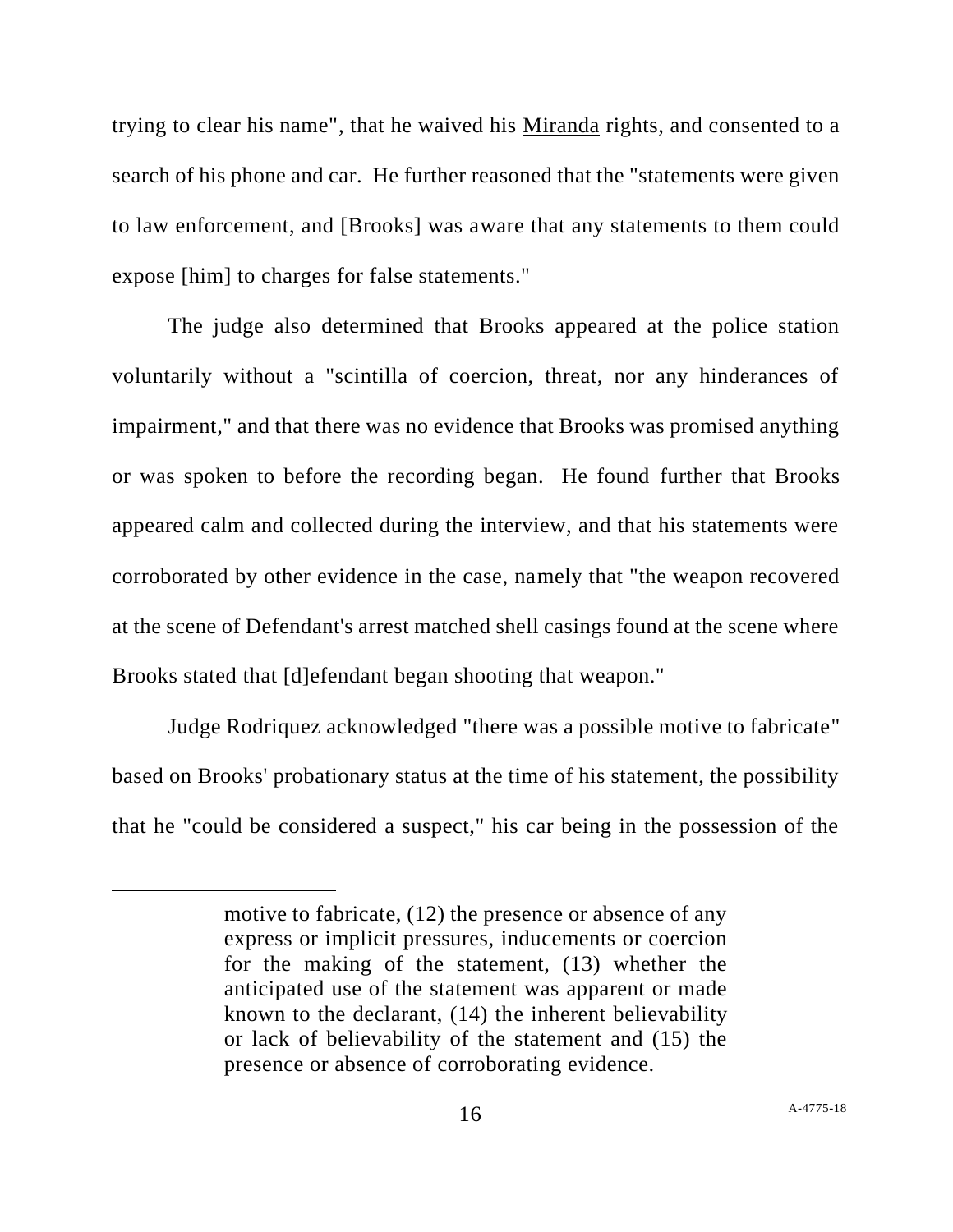police, and "his cousin's connection to the case," but concluded "those . . . factors . . . did not overcome his willingness to discuss the case."

Trial resumed the same day. Before continuing to hear testimony, Judge Rodriguez confirmed that the State had appropriately redacted Brooks' prior statements and that defense counsel had an opportunity to review the redacted recordings.

On cross-examination, defense counsel elicited testimony that Brooks was "on probation for the crime of theft" at the time of his statements to the police. The State objected and argued at sidebar that, while it had no objection to questions regarding Brooks' conviction and probation status, the "detail[s] of the offense [had] no relevance either [to] his credibility or anything to do with this case" and requested the defense "be precluded from going into the details of the crime." Defense counsel responded that Brooks was "not entitled to have this record sanitized in anyway" and that "the details of the offense that he committed are highly relevant to his credibility." He explained further that "[t]his is a theft of \$100,000 from an employer who trusted him enough to give him a job in a security company" and that "[i]t's a very significant offense."

Judge Rodriguez stated that he was "not concerned about [the information] being inflammatory," but rather "whether or not it is relevant." He explained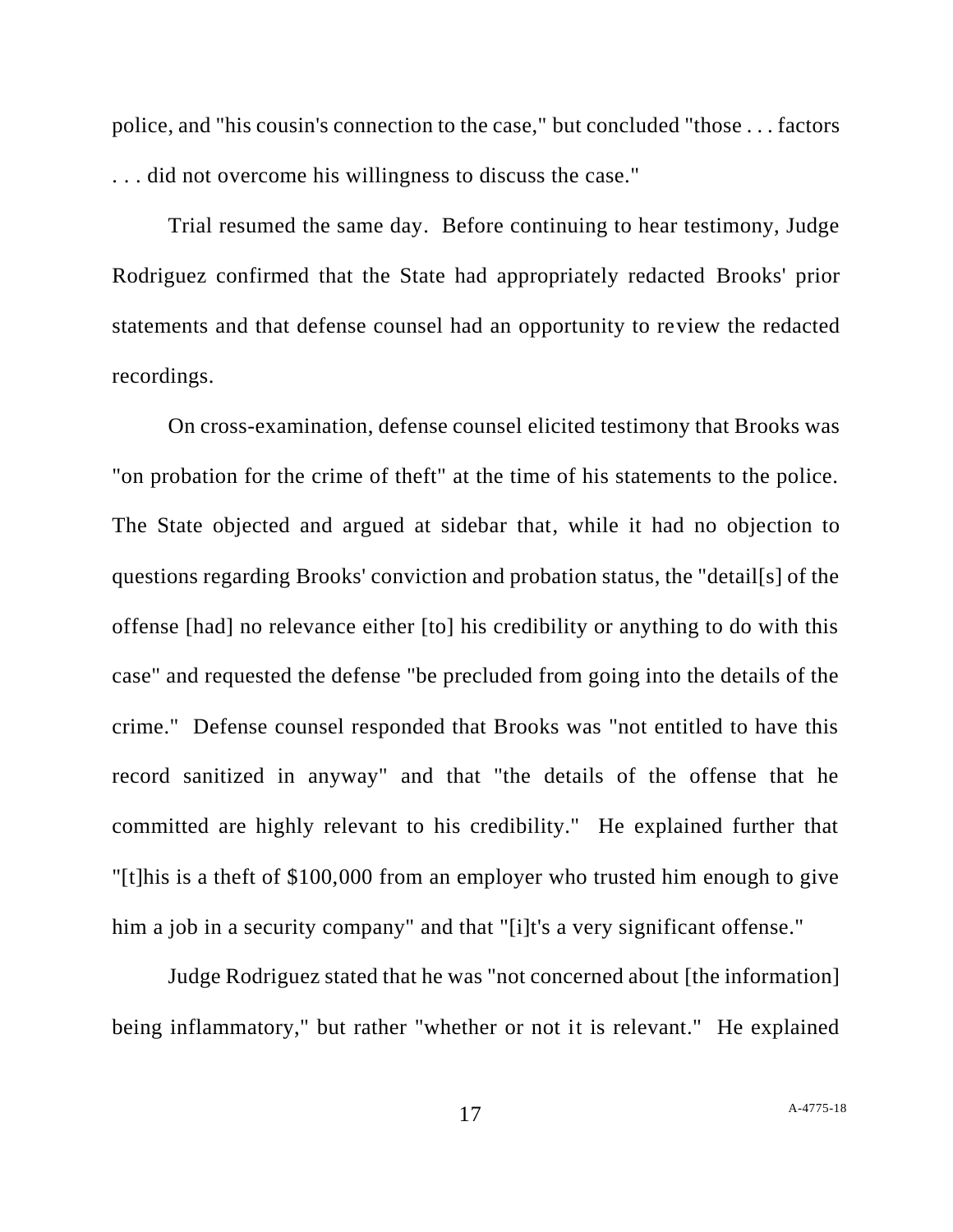that he did not "find it relevant if it would have been \$100,000 or anything else" and, as such, "allowed [defense] to say that it was theft of something while he was employed" but not to discuss the amount stolen. The defense then elicited testimony that defendant had committed theft against his employer, a security company, on his first day of work, and that he was prosecuted, pled guilty, and placed on probation for that offense.

The State next called Detective Velarde who testified about his interview with Brooks on September 4, 2017. He described that "at first . . . [Brooks] was a little bit evasive" and that, in response, he "called him out" and "said he wasn't being truthful," after which he "believe[d] [Brooks] started telling the truth." The State then played the redacted videos of Brooks' statements and Judge Rodriguez instructed the jury to analyze the credibility of his prior inconsistent statement in light of the Gross factors.

Monica Ghannam, an expert in DNA analysis, also testified on the State's behalf. She explained that swabs taken from the firearms recovered at the scene of defendant's arrest were compared to defendant's DNA sample. Regarding the Browning, Ghannam testified that only one swab, taken from the trigger, contained a "usable DNA profile" and that defendant was excluded as a possible contributor to that sample.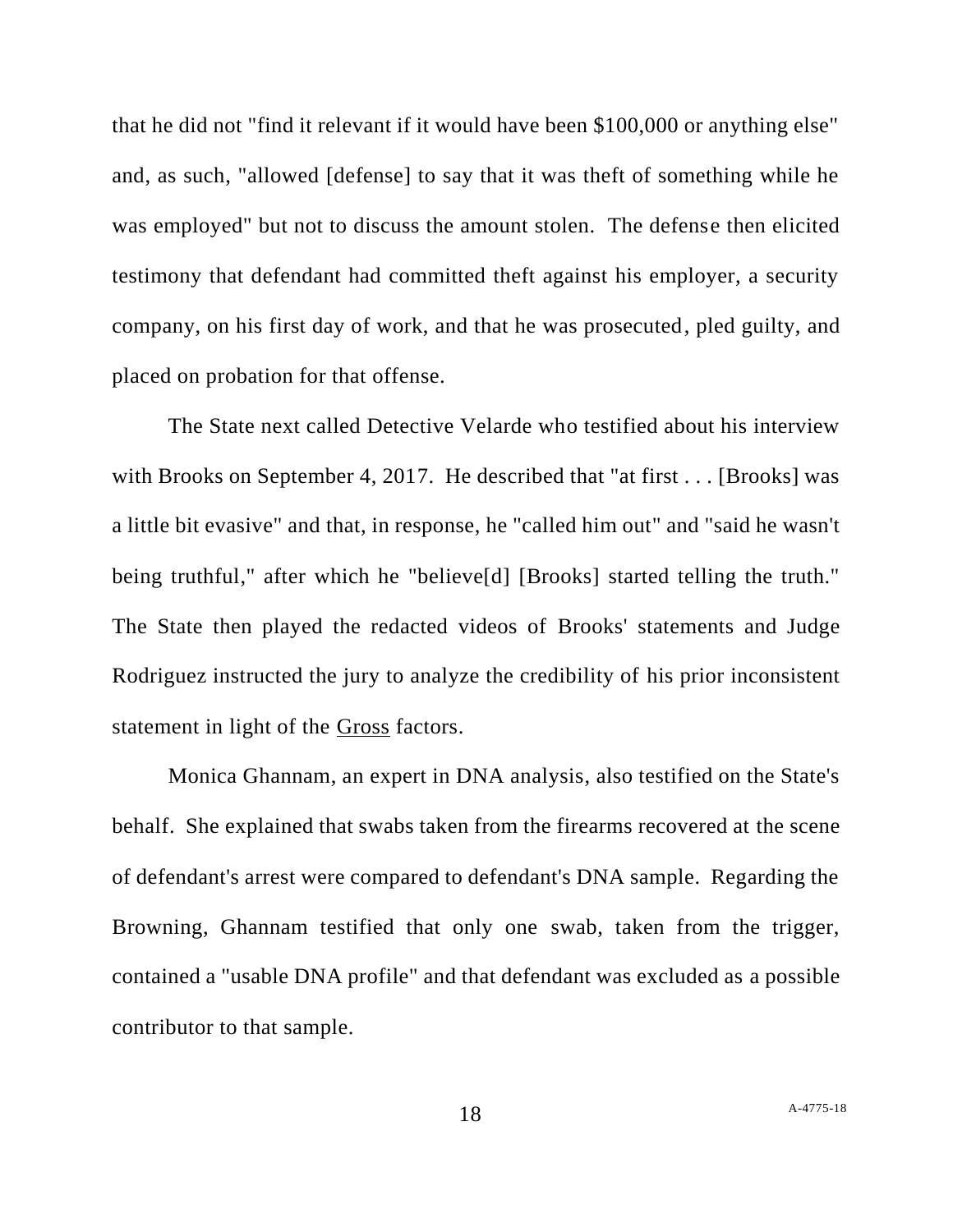Ghannam testified further that three swabs from the Glock had "usable DNA profiles." She stated that a sample from the gun's grip was "900 trillion times more likely" to be a mixture of defendant's and another unknown individual's DNA, than a mixture from two unknown individuals. Regarding a sample from the gun's magazine, Ghannam asserted that it was "approximately 57.4 quadrillion times more likely that the DNA [was] a mixture of [defendant's] and one unknown individual['s], than a mixture of DNA from two unknown individuals." Finally, she testified regarding a sample from the gun's slide stating it was "approximately 269 trillion times more likely that the . . . DNA [was] a mixture of [defendant's] and one unknown individual['s], than a mixture of DNA from two unknown individuals."

Ghannam then opined that defendant was "a contributor to . . . [the] sample . . . from the [Glock's] magazine" and could not be excluded as a contributor to the samples taken from its slide and grip. On cross-examination, she admitted that it is possible for someone's DNA to be transferred to an object that the individual never touched.

The parties presented their closing arguments the morning of January 30, 2019. The jury was then excused for lunch and instructed to return at 1:30 p.m.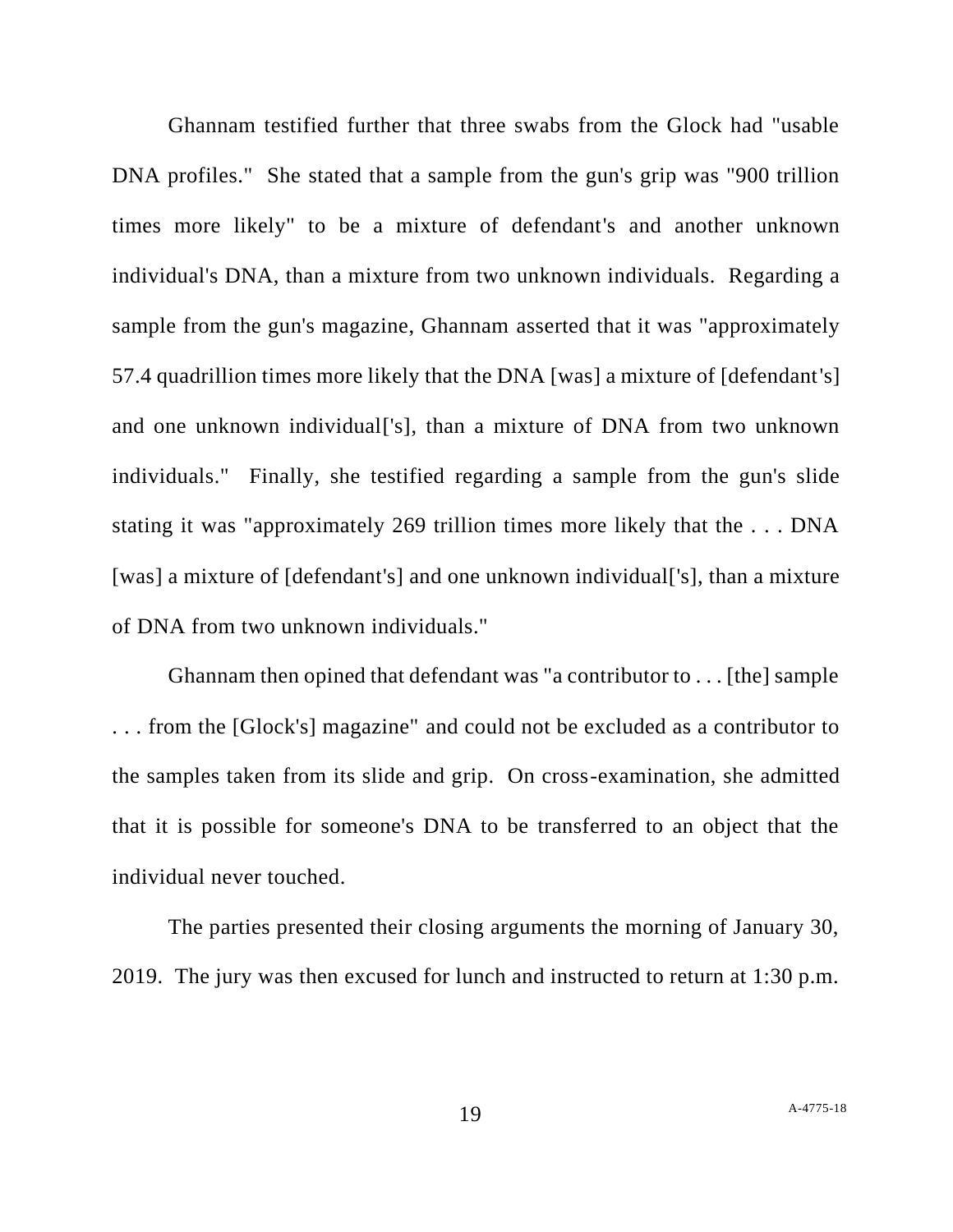Upon returning to court, Judge Rodriguez provided instructions to the jury, after which they deliberated until approximately 4:30 p.m.

The following day, the jury continued deliberating. At 9:58 a.m., the jury requested to review Officer Hemingway and Officer Rizzo's body camera videos and the videos of Brooks' statements to the police. The jury first viewed the body camera videos followed by the videos of Brooks' statements, which began playing at 10:38 a.m. At 12:30 p.m., Judge Rodriguez excused the jury for lunch and instructed them to return at 1:30 p.m.

At 2:17 p.m. the jury wrote a note to the judge stating "Count Number One, cannot reach a decision. Count Number Two, cannot reach . . . decision. Count Number Three, cannot reach decision. Count Number Four, cannot reach decision. Count Number Five, reach verdict." Judge Rodriguez told the parties that he intended to instruct the jury to continue their deliberations, to which no objection was lodged. The judge then instructed the jury as follows:

> It is your duty as jurors to consult one another and to deliberate with you reaching an agreement. If you could do so without (indiscernible) to individual judgment. Each of you must decide the case for yourself, but only after an impartial consideration of the evidence with your fellow jurors. In the course of your deliberations do not hesitate to reexamine your own views and change your opinion if you're convinced it is erroneous but do not surrender your honest conviction as to the weight or the effect of the evidence solely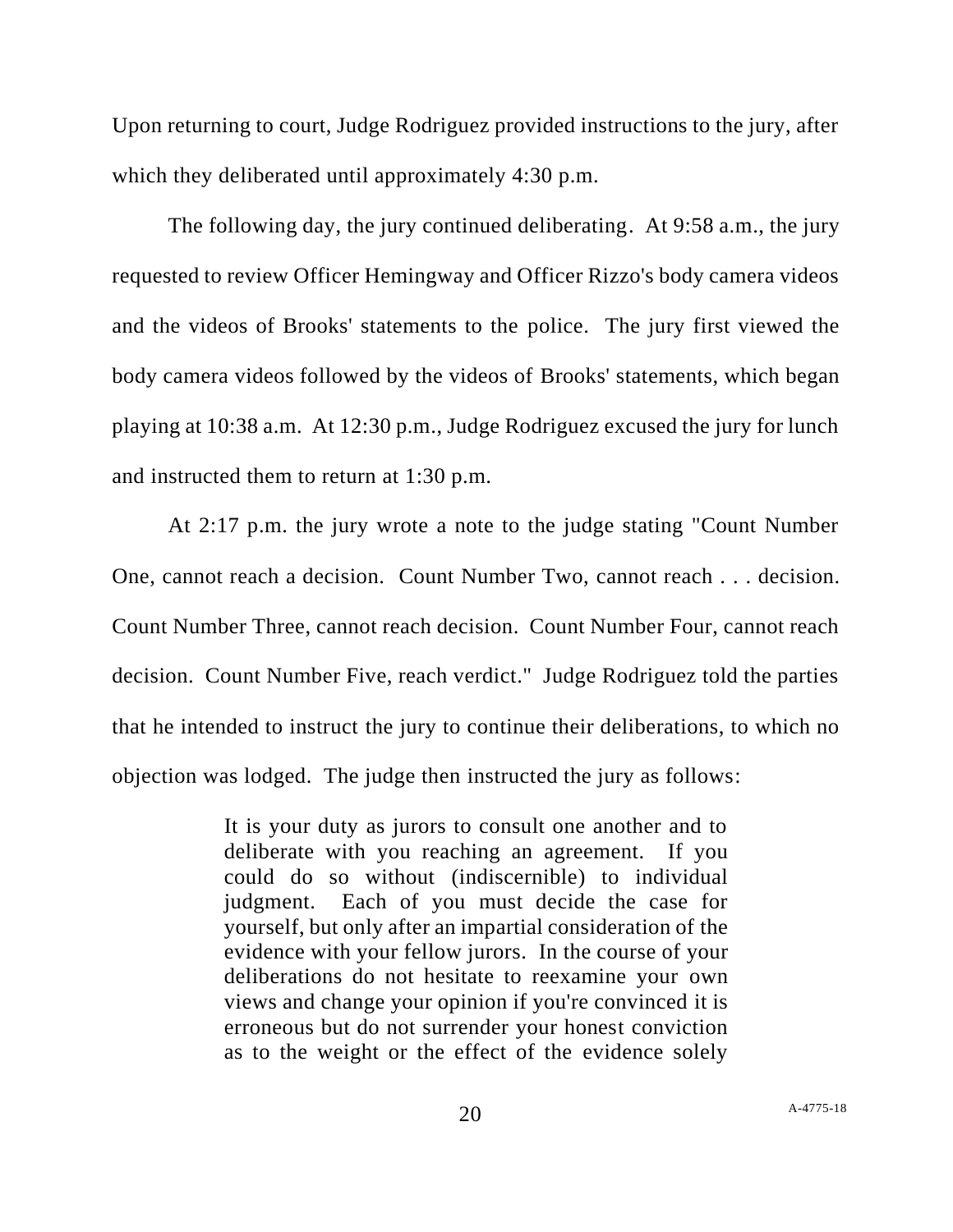because of the opinions of your fellow jurors for your main purpose of returning a verdict.

You're not partisans. You are judges. You are judges of the facts. I'm going to ask you to go back in there and try to reach an agreement if you can. Okay? Please go back in there and try to see if you can reach a verdict or not, okay? Thank you.

Later that day the jury returned a guilty verdict on count five, the resisting arrest charge, and counts two and four, the unlawful possession and possession for an unlawful purpose charges pertaining to the Glock. The jury found defendant not guilty of counts one and three pertaining to the Browning.

At sentencing, defense counsel argued for the application of mitigating factor seven, "[t]he defendant has no history of prior delinquency or criminal activity or has led a law-abiding life for a substantial period of time before the commission of the present offense," N.J.S.A. 2C:44-1(b)(7), and requested the judge impose concurrent terms and a minimum sentence.

The State requested the judge impose an aggregate sentence of eight years. It conceded that mitigating factor seven should apply, but also argued for the imposition of aggravating factors three, "[t]he risk that the defendant will commit another offense," N.J.S.A.  $2C:44-1(a)(3)$ , and nine, "[t]he need for deterring the defendant and others from violating the law," N.J.S.A. 2C:44- 1(a)(9). In support of aggravating factor three, the State argued that "defendant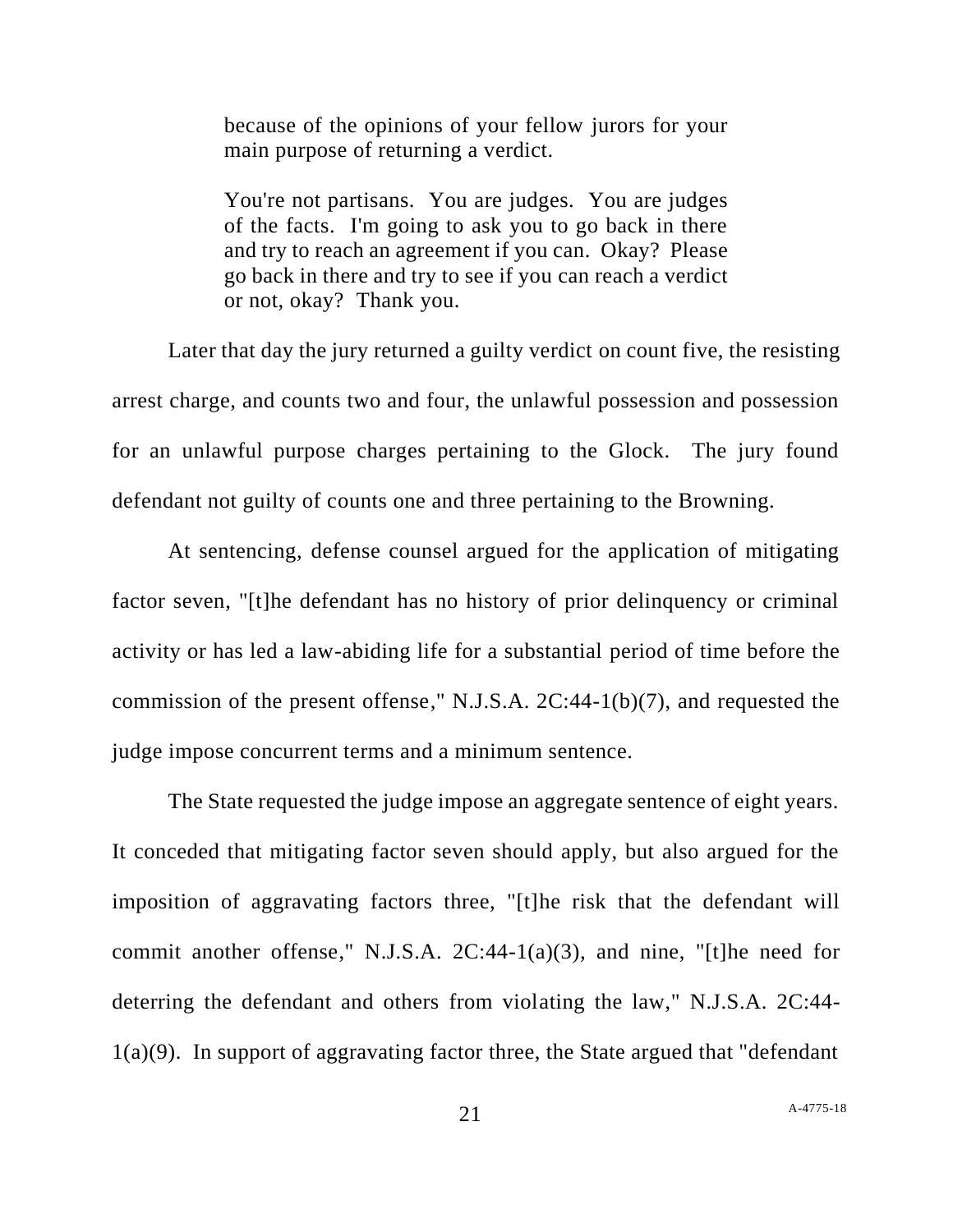has refused to accept accountability for what took place . . . in the face of the overwhelming evidence of [his] guilt." Further, it argued the "nature of the case" and the way "defendant was behaving" provided "insight into the type of person that [the court was] dealing with." It elaborated by explaining the "egregiousness of what took place that night" including defendant using a gun "in a manner that jeopardized the lives of a number of people."

Judge Rodriguez sentenced defendant to eight years with forty-two months of parole ineligibility pursuant to the Graves Act, N.J.S.A. 2C:43-6, on count two, eight years with forty-two months of parole ineligibility on count four, and eighteen months on count five, all to run concurrently. In reaching his decision, the judge applied aggravating factors three and nine and mitigating factor seven and found that the aggravating factors substantially outweighed the sole mitigating factor.

In support, Judge Rodriguez stated that he could not disagree with the State's arguments and that defendant's actions "were in total disregard of human life" and that "[w]e cannot accept that kind of behavior in our society." The judge also referenced "the fact that [defendant] refuse[d] to accept responsibility." In sum, Judge Rodriguez stated that his decision to apply the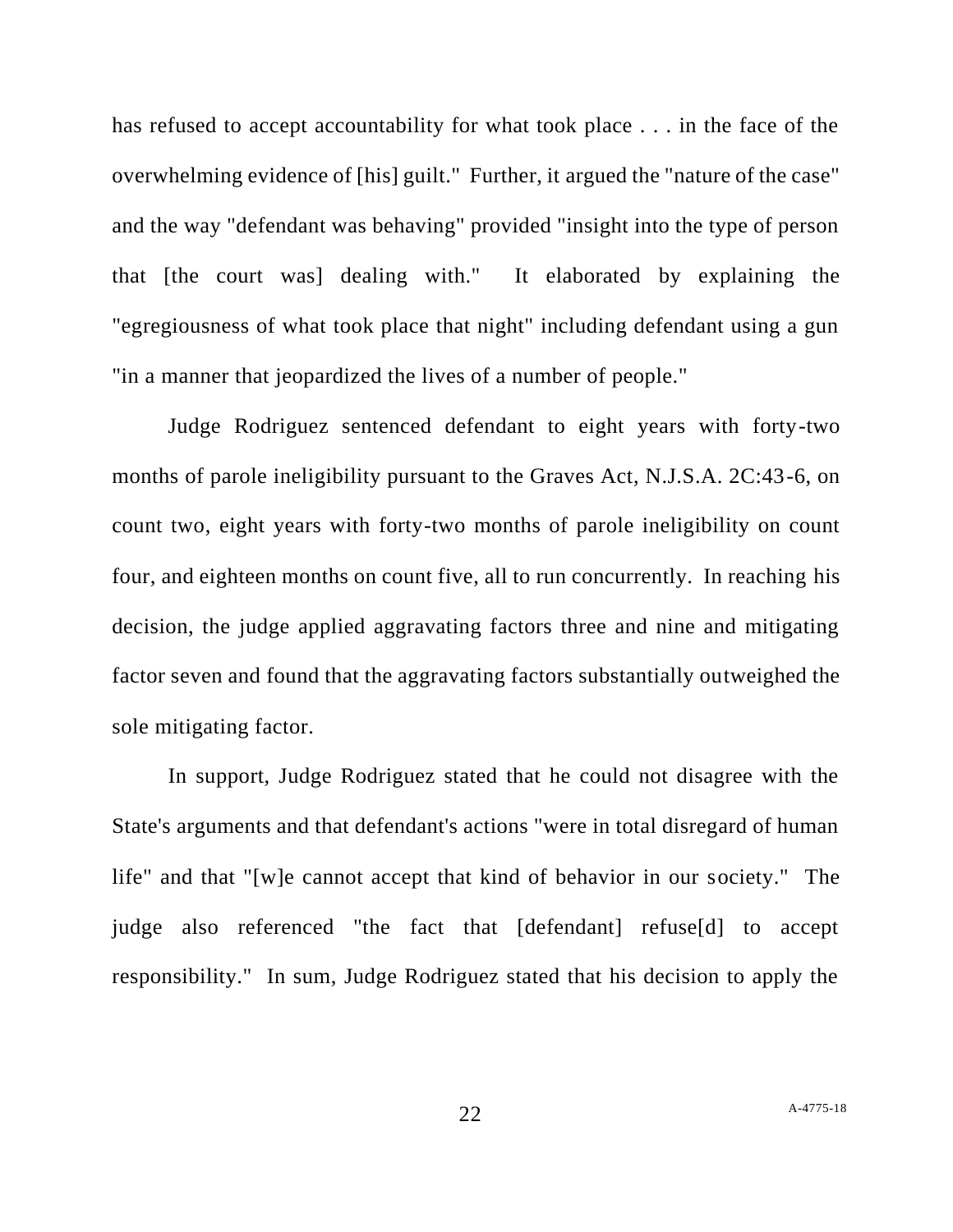aggravating factors was "based on the factors of this case." This appeal followed.

#### II.

In defendant's first point he argues Judge Rodriguez erred in admitting the recording of Brooks' September 4, 2017 statements under N.J.R.E. 803(a)(1). He asserts that "the circumstances underlying the statements cast considerable doubt" on their reliability. Specifically, defendant claims Brooks' statement was unreliable because: 1) the police had evidence of his involvement in the incident and he was attempting to "clear his name"; 2) he feared violating his probation; 3) he provided the statement in hopes of getting his car back; 4) he was attempting to protect his cousin; 5) he was under "psychological pressure" because he had lied to his mother and did not want to be caught; 6) Detective Velarde implicitly pressured him; 7) he "had ten hours to get his story straight"; and 8) he "consistently omitted and added various details."

Defendant argues further that the police verifying that he was selfemployed as a driver was insufficient to corroborate the substantive portions of his statement. He also claims that his calm and collected nature in giving his statement was merely a consequence of him having approximately ten hours to get his story straight. Finally, defendant argues the judge could not "justify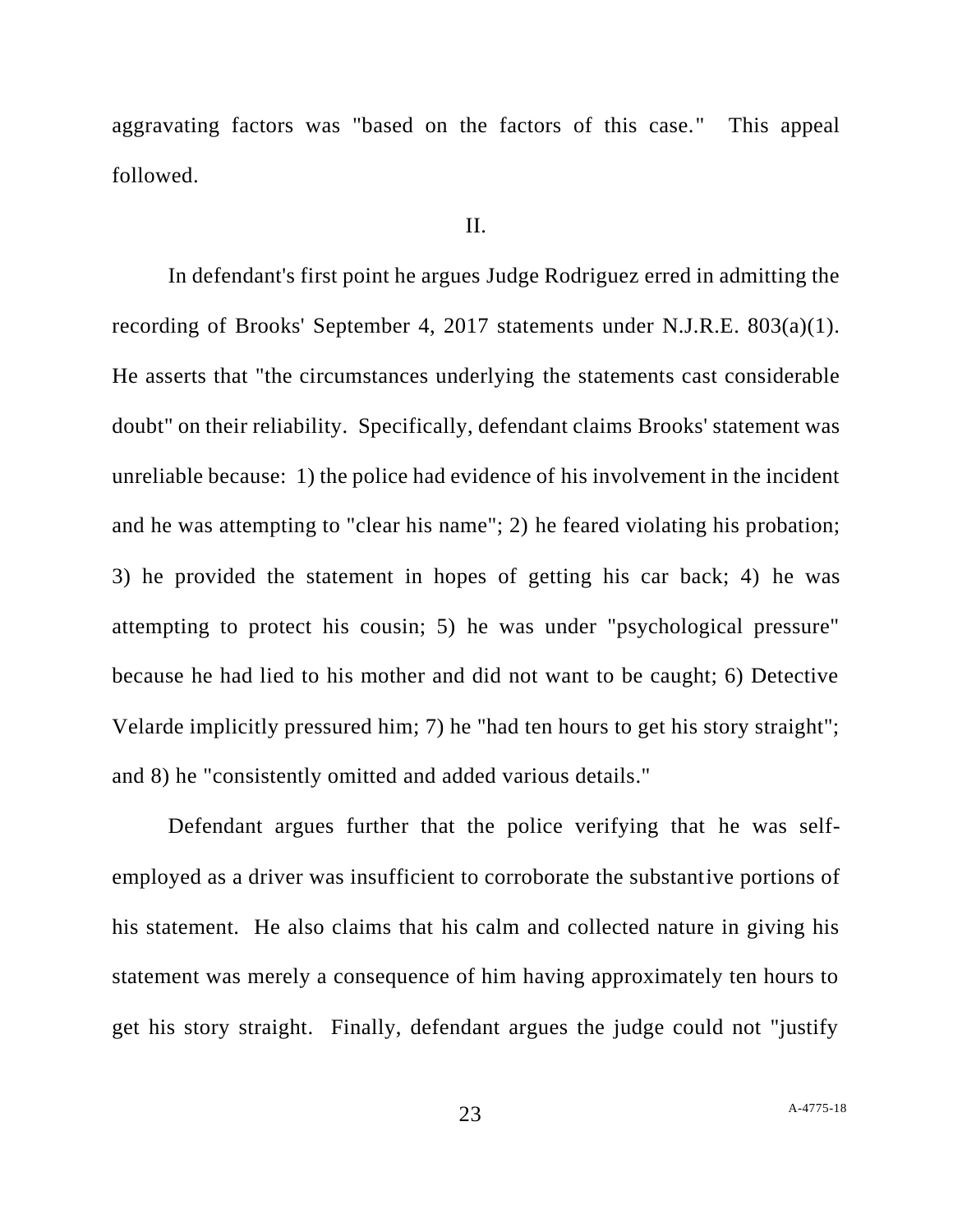admission on the basis that the jury would be able to assess [the statement's] believability on its own" because the portion where Detective Velarde "implicitly threatened [him] to get his story straight" was redacted. We disagree with all defendant's contentions.

We review a judge's determination to admit or exclude evidence for abuse of discretion. Hisenaj v. Kuehner, 194 N.J. 6, 12 (2008). We defer to the judge's factual findings so long as they are supported by sufficient credible evidence. State v. Locurto, 157 N.J. 463, 470-71 (1999). We owe particular deference to the judge's evaluation of witness credibility. Id. at 474.

N.J.R.E.  $803(a)(1)(A)$  provides:

The following statements are not excluded by the hearsay rule:

(a) A Declarant-Witness' Prior Statement. The declarant-witness testifies and is subject to crossexamination about a prior otherwise admissible statement, and the statement:

(1) is inconsistent with the declarant-witness' testimony at the trial or hearing and is offered in compliance with [N.J.R.E.] 613.

However, when the statement is offered by the party calling the declarant-witness, it is admissible only if, in addition to the foregoing requirements, it (A) is contained in a sound recording or in a writing made or signed by the declarant-witness in circumstances establishing its reliability . . . .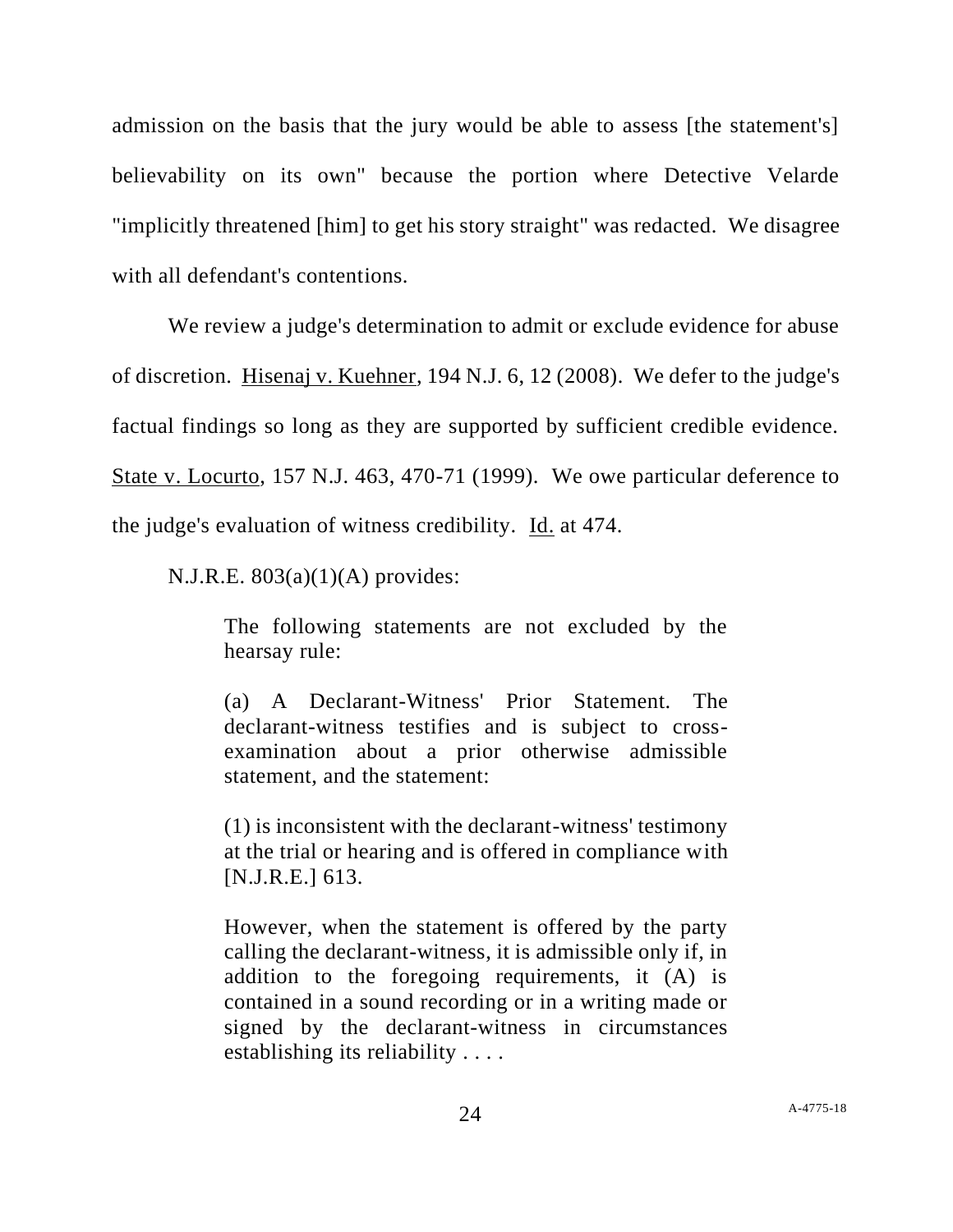Before admitting a witness's prior inconsistent statements under this rule, the trial court "should be convinced by a preponderance of the evidence that the evidence is sufficiently reliable for presentation to the jury." State v. Brown, 138 N.J. 481, 539 (1994), overruled on other grounds by State v. Cooper, 151 N.J. 326 (1997). To make this determination, the trial court must apply Gross's fifteen-factor reliability test. Ibid.

Further, the Rule is designed to "expose to the jury the possibility that the witness is lying, and to give the jury an alternative account of the events that it may choose to use as substantive evidence. The jury, however, must observe the witness and make a decision about which account is true." Id. at 544.

Here, Judge Rodriguez properly exercised his discretion in determining that Brooks' September 4, 2017 statement was sufficiently reliable to be admitted under N.J.R.E.  $803(a)(1)(A)$ . First, the most significant details of Brooks' statement, that defendant had a gun and fired it at 1300 Lincoln Street, were corroborated by the guns recovered at the scene of defendant's arrest, and the forensic analysis of the shell casings recovered at 1300 Lincoln Street. See Gross, 216 N.J. Super. at 110 ("the presence or absence of corroborating evidence").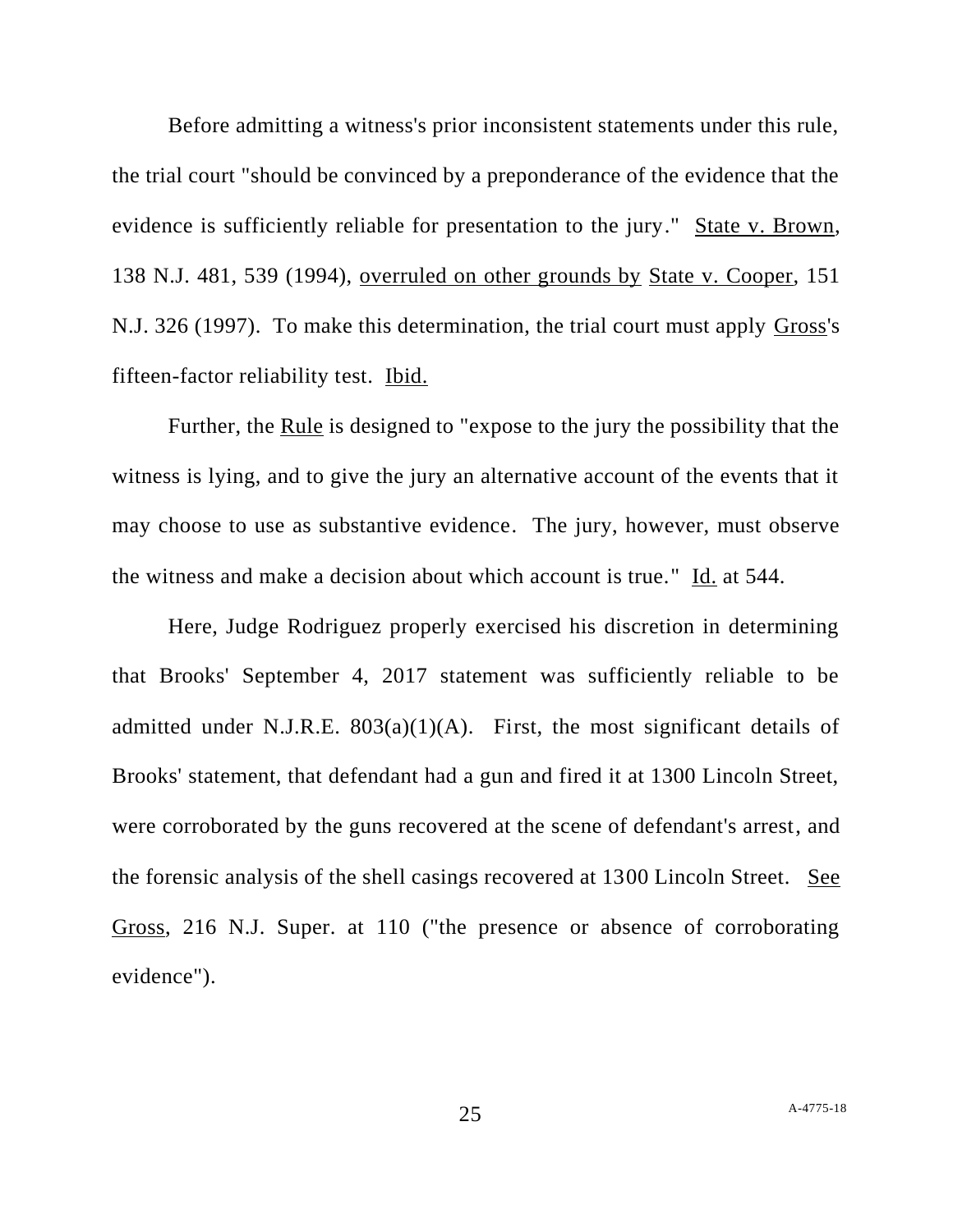Second, there was no indication that the police coerced, threatened, or made promises to Brooks, nor that they had discussions about the case with him off the record. See Ibid. ("the presence or absence of any express or implicit pressures, inducements or coercion for the making of the statement"). Further, we satisfied Brooks was not in custody. See id. at 109 ("whether the declarant was then in custody").

Finally, at trial, Brooks repudiated only those portions of his prior statement that implicated defendant. That fact strongly suggests that his trial testimony was untruthful and fabricated to avoid incriminating defendant in open court. In sum, we are satisfied that Judge Rodriguez's findings and conclusion were supported by credible evidence in the record, and as such, his ruling is entitled to deference. Hisenaj, 194 N.J. at 6; Locurto, 157 N.J. at 470- 71.

Defendant's contention that it was improper for the judge to rely on the jury to assess the credibility of Brooks' statements as portions of his statements were redacted is without merit. As discussed, the judge's reasoning supporting the admission of the statements. Further, defense counsel did not object to the recordings of Brooks' statements being redacted, despite having multiple opportunities to do so.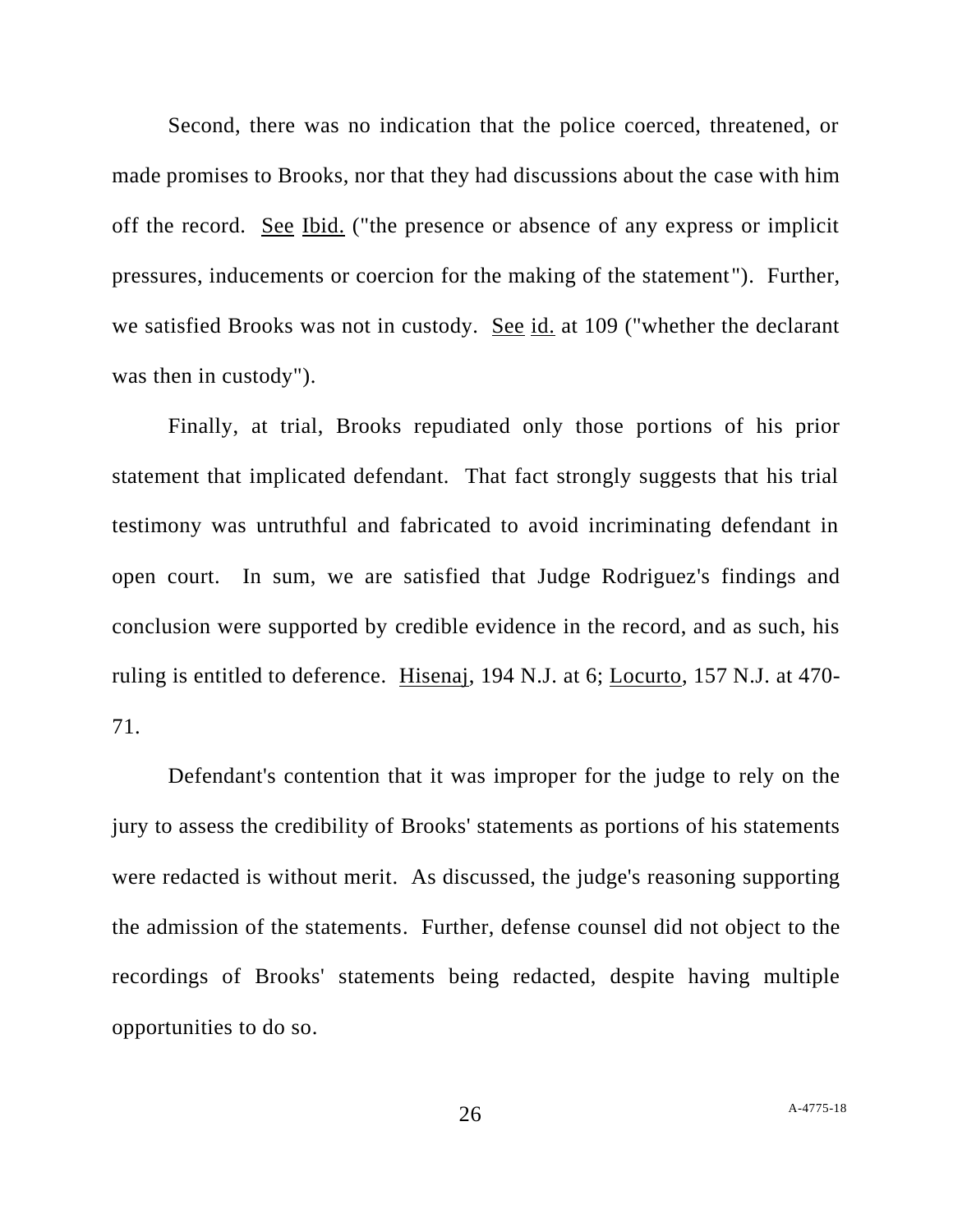In his second point, defendant argues Judge Rodriguez erred by refusing to admit testimony regarding details of Brooks' prior theft conviction, specifically the amount of money he stole from his former employer. He asserts the judge "had no authority to sanitize a State's witness's conviction," and, by doing so, he violated defendant's due process right to present a complete defense. Defendant also claims Judge Rodriguez "incorrectly found that the details of Brooks' prior conviction were not relevant." We are unpersuaded by these arguments.

"[I]n making relevance and admissibility determinations," the trial judge's exercise of his "broad discretion" "will not [be] disturb[ed], absent a manifest denial of justice." Lancos v. Silverman, 400 N.J. Super. 258, 275 (App. Div. 2008). Further, the "decision whether to admit a prior conviction for purposes of attacking the credibility of a witness rests within the sound discretion of the trial court." State v. Leonard, 410 N.J. Super. 182, 187-88 (App. Div. 2009).

N.J.R.E. 609 governs impeachment by prior conviction. N.J.R.E.  $609(a)(1)$  states: "For the purpose of attacking the credibility of any witness, the witness's conviction of a crime, subject to [N.J.R.E.] 403, shall be admitted . . . ." "'Relevant evidence' means evidence having a tendency in reason to prove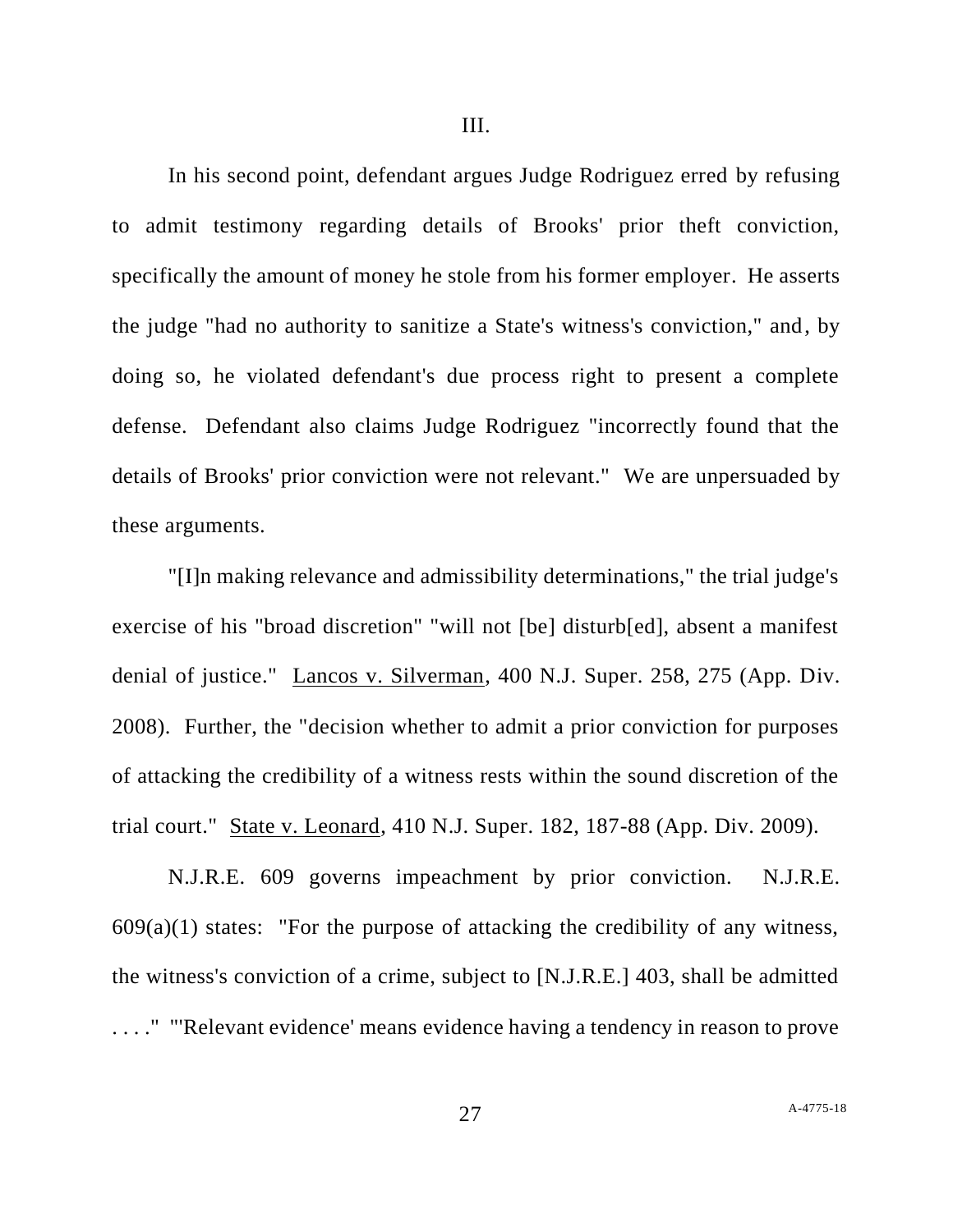or disprove any fact of consequence to the determination of the action." N.J.R.E. 401. "All relevant evidence is admissible" unless another rule or law excludes it. N.J.R.E. 402.

Judge Rodriguez's evidentiary decision on this point was in complete compliance with N.J.R.E.  $609(a)(1)$ . Indeed, N.J.R.E.  $609(a)(1)$  requires only that "the witnesses' conviction of a crime . . . shall be admitted." It does not, however, mandate the admission of evidence regarding the facts underlying a witness's conviction. In any event, we note that Judge Rodriguez allowed defense counsel to elicit testimony regarding most of the facts underlying Brooks' conviction, including that the theft was committed against a security company that employed Brooks.

Further, Judge Rodriguez excluded the evidence concerning the amount of money Brooks stole because he determined the information was not relevant. In light of judges' "broad discretion" to make relevancy determinations, and because the exclusion of that fact certainly did not amount to a "manifest denial of justice," we have no basis to depart from Judge Rodriguez's ruling. Lancos, 400 N.J. Super. at 275.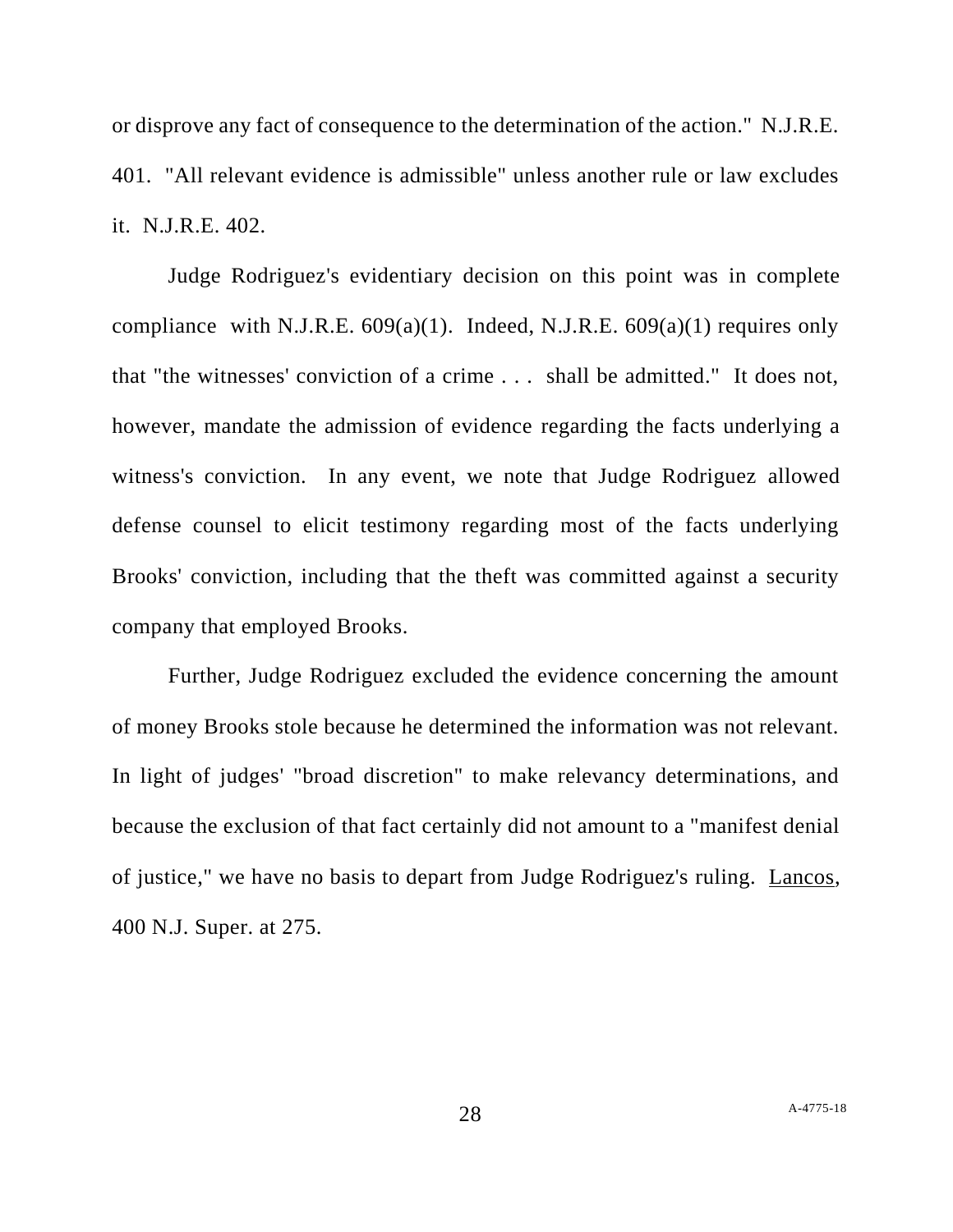IV.

In his next point, defendant argues Judge Rodriguez committed plain error by allowing Ghannam, the State's DNA analysis expert, to provide opinion testimony that defendant's DNA was present on the Glock's magazine. Specifically, he claims that while it was proper for Ghannam to testify about the likelihood that defendant's DNA was present on the Glock, it was "entirely inappropriate" for her to provide her "personal opinion" that defendant's DNA was on the gun because doing so infringed on the jury's fact-finding. He asserts that testimony "amounted to an implicit opinion that [defendant] possessed the Glock" and "an impermissible quasi-pronouncement of guilt."

Alternatively, defendant argues that Ghannam's opinion testimony should have been excluded under N.J.R.E. 403. He claims Ghannam's testimony was unduly prejudicial because it "contravened the well-accepted standards within the forensic science community" regarding how experts should discuss their findings, relying on Department of Justice guidance providing that "[a]n examiner shall not assert that a likelihood ratio of any magnitude provides an absolute identification or source attribution of a known individual to an evidentiary sample." Department of Justice, Uniform Language For Testimony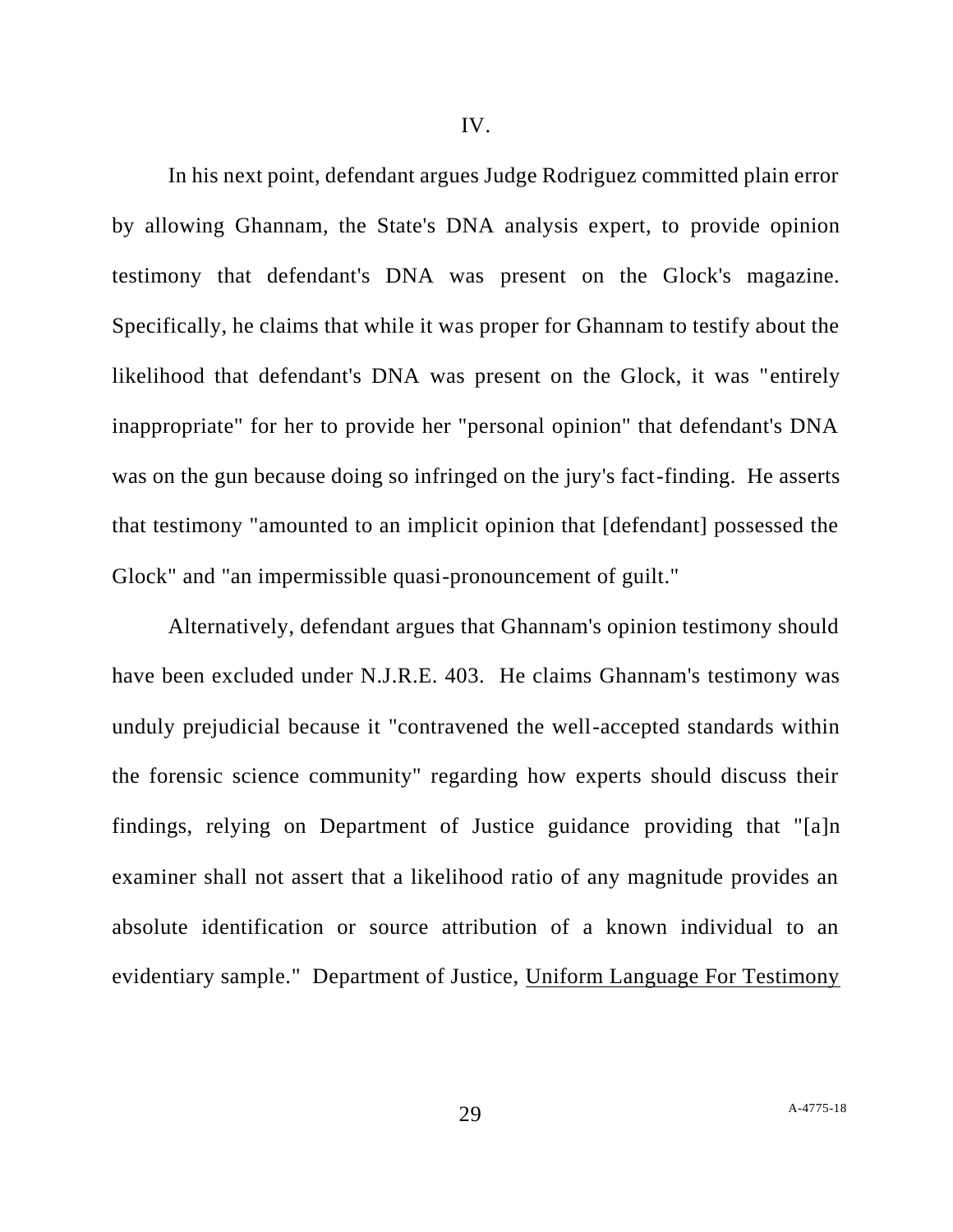And Reports For Forensic Autosomal DNA Examinations Using Probabilistic Genotyping Systems, 4 (2019). Defendant's arguments are without merit.

When a party argues for the first time on appeal that the admission of purported prejudicial evidence to which that party did not object at trial requires a retrial, we review the argument under the plain error standard. R. 2:10-2. Under this standard of review, we disregard any error or omission "unless it is of such a nature as to have been clearly capable of producing an unjust result." Ibid. The error must have been "sufficient to raise a reasonable doubt as to whether the error led the jury to a result it otherwise might not have reached." State v. McGuire, 419 N.J. Super. 88, 106-07 (App. Div. 2011) (quoting State v. Taffaro, 195 N.J. 442, 454 (2008)).

To satisfy N.J.R.E. 702, expert testimony must satisfy three requirements: "(1) the intended testimony must concern a subject matter that is beyond the ken of the average juror; (2) the field testified to must be at a state of the art such that an expert's testimony could be sufficiently reliable; and (3) the witness must have sufficient expertise to offer the intended testimony." State v. Kelly, 97 N.J. 178, 208 (1984). "Those requirements are construed liberally in light of [N.J.R.E.] 702's tilt in favor of the admissibility of expert testimony." State v. Jenewicz, 193 N.J. 440, 454 (2008).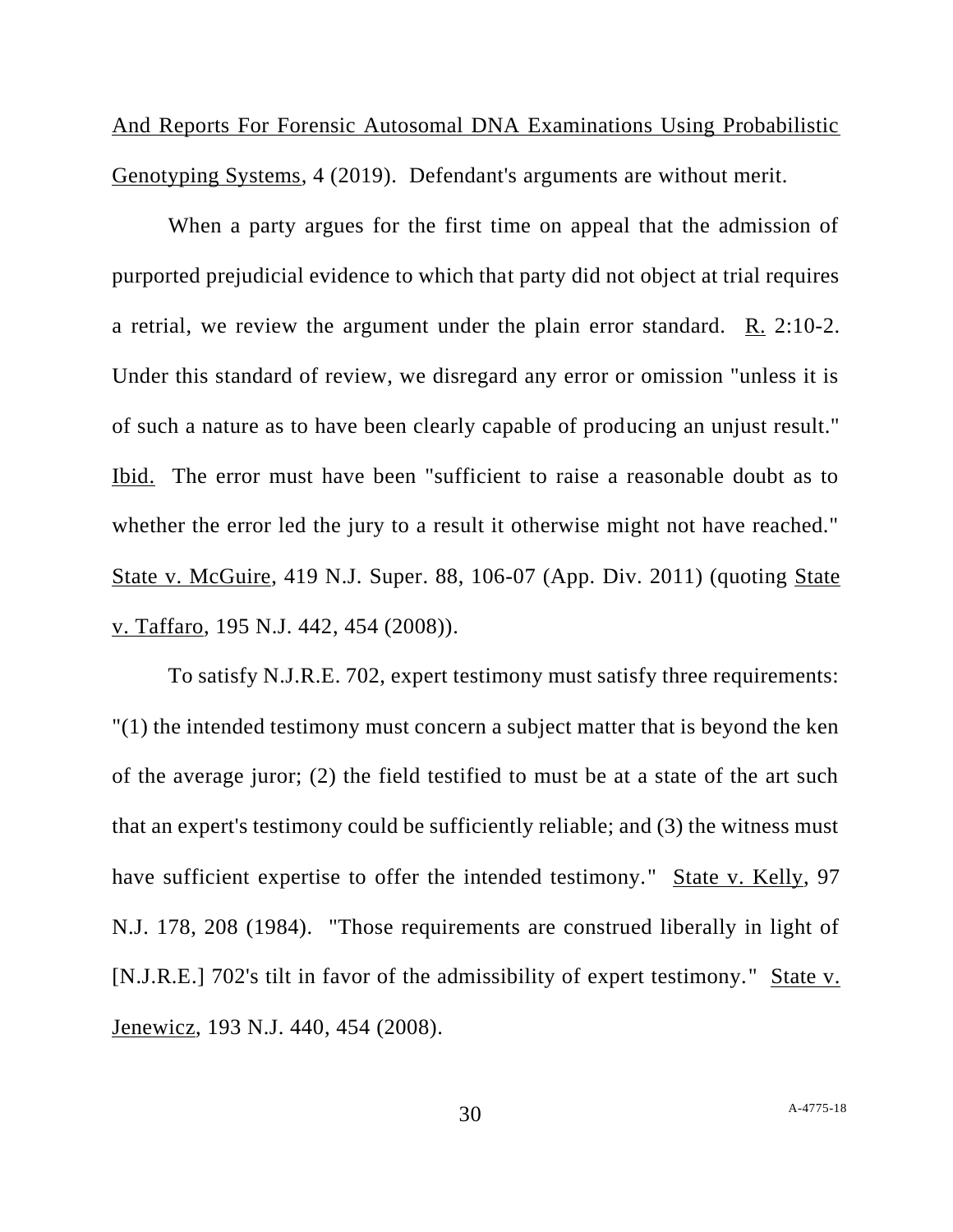Further, N.J.R.E. 703 addresses the foundation of an expert's opinion and requires that such opinions must "be grounded in facts or data derived from (1) the expert's personal observations, or (2) evidence admitted at the trial, or (3) data relied upon by the expert which is not necessarily admissible in evidence but which is the type of data normally relied upon by experts." Townsend, 221 N.J. at 53 (quoting Polzo v. Cty. of Essex, 196 N.J. 569, 583 (2008)).

N.J.R.E. 704 provides that "[t]estimony in the form of an opinion or inference otherwise admissible is not objectionable because it embraces an ultimate issue to be decided by the trier of fact." Our case law, however, has imposed certain limitations to N.J.R.E. 704 in order to prevent an expert's opinion from "usurp[ing] the jury's function." State v. McLean, 205 N.J. 438, 453 (2011). For example, experts may not "opin[e] about defendant's guilt or innocence," "the credibility of parties or witnesses," ibid., or a "defendant's state of mind," State v. Cain, 224 N.J. 410, 429 (2016).

Nothing about Ghannam's testimony warrants reversal of defendant's conviction. First, defendant failed to object any portion of her testimony, and we are satisfied the admission of the now challenged portions of her testimony are not "clearly capable of producing an unjust result," as her opinions were clearly relevant, admissible, and non-prejudicial. R. 2:10-2. Indeed, just prior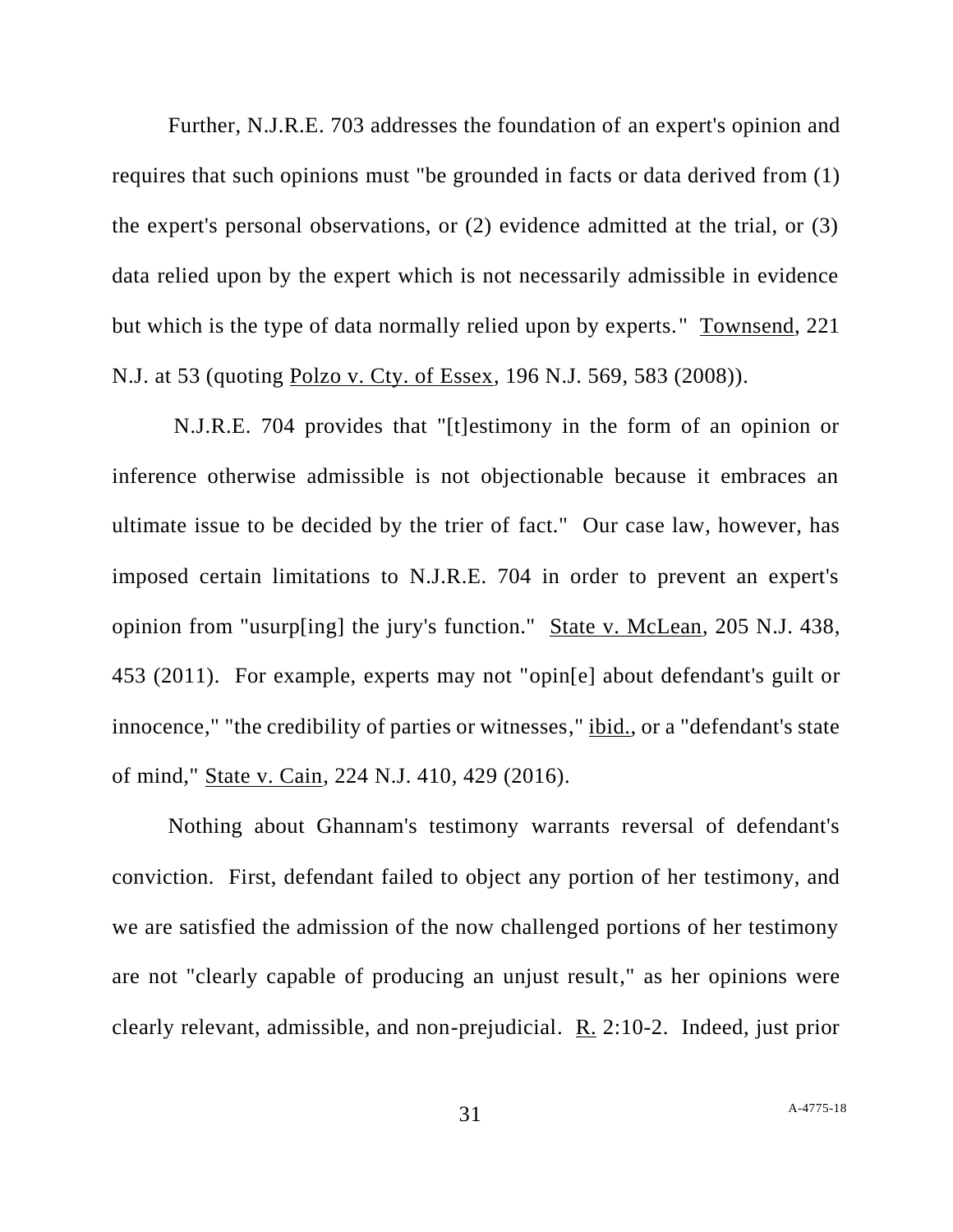to providing her opinion that defendant's DNA was present on the Glock's magazine Ghannam presented scientific findings indicating it was "approximately 57.4 quadrillion times more likely" that the DNA on the magazine belonged to defendant, rather than an unknown individual. That testimony was based on overwhelmingly accurate scientific data, and its admission was not capable of "le[ading] the jury to a result it otherwise might not have reached." McGuire, 419 N.J. Super. at 106-07 (App. Div. 2011) (quoting Taffaro, 195 N.J. at 454).

Further, even had defendant objected to Ghannam's opinion testimony its admission still would have been proper because she did not "opin[e] about defendant's guilt" or even the existence of an element of a crime for which defendant was charged and, therefore, did not "usurp the jury's function." McLean, 205 N.J. at 453. Indeed, while she stated defendant's DNA was present on the Glock's magazine, she also acknowledged on cross-examination that it would be possible for a person's DNA to be on an object that the individual never touched. As such, her testimony was in full accordance with N.J.R.E. 704 and our case law interpreting that rule.

Defendant's argument that Ghannam's opinion should have been excluded under N.J.R.E. 403 is similarly unpersuasive. First, Ghannam's opinion was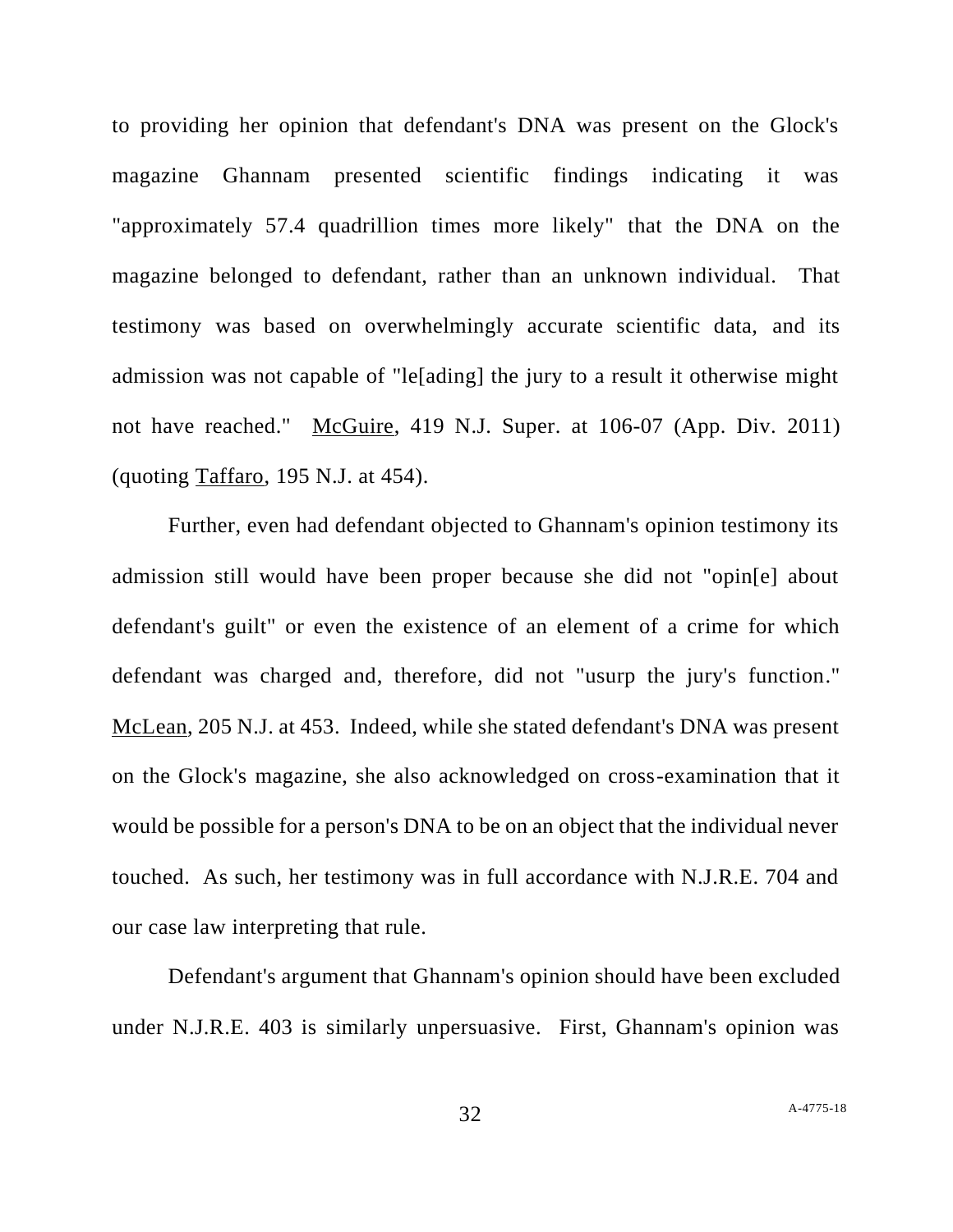based on accepted scientific data, undermining defendant's claim that "its probative value [was] substantially outweighed by the risk of . . . [u]ndue prejudice." N.J.R.E. 403. Second, trial courts have "broad discretion" in deciding whether to exclude evidence under N.J.R.E. 403, and, as such, the Department of Justice guidelines cited by defendant are of little persuasive value under the facts of this case and when considered in the context of our evidentiary rules. State v. Nantambu, 221 N.J. 390, 402 (2015).

#### V.

In defendant's fourth point, he argues that Judge Rodriguez erred by instructing the jury to continue deliberating after it sent a note indicating it could not reach a verdict on defendant's four firearm charges. He asserts that, instead, the judge should have issued an "impasse instruction," and his failure to do so coerced the jury and deprived him of his rights to "an impartial jury, due process, and a fair trial."

As defendant failed to request an impasse instruction, or object to any portion of the court's instructions that it did provide, we again employ a plain error standard of review. In such circumstances, when counsel fails to "object. at the time a jury instruction is given, 'there is a presumption that the charge was not error and was unlikely to prejudice the defendant's case.'" State v. Montalvo,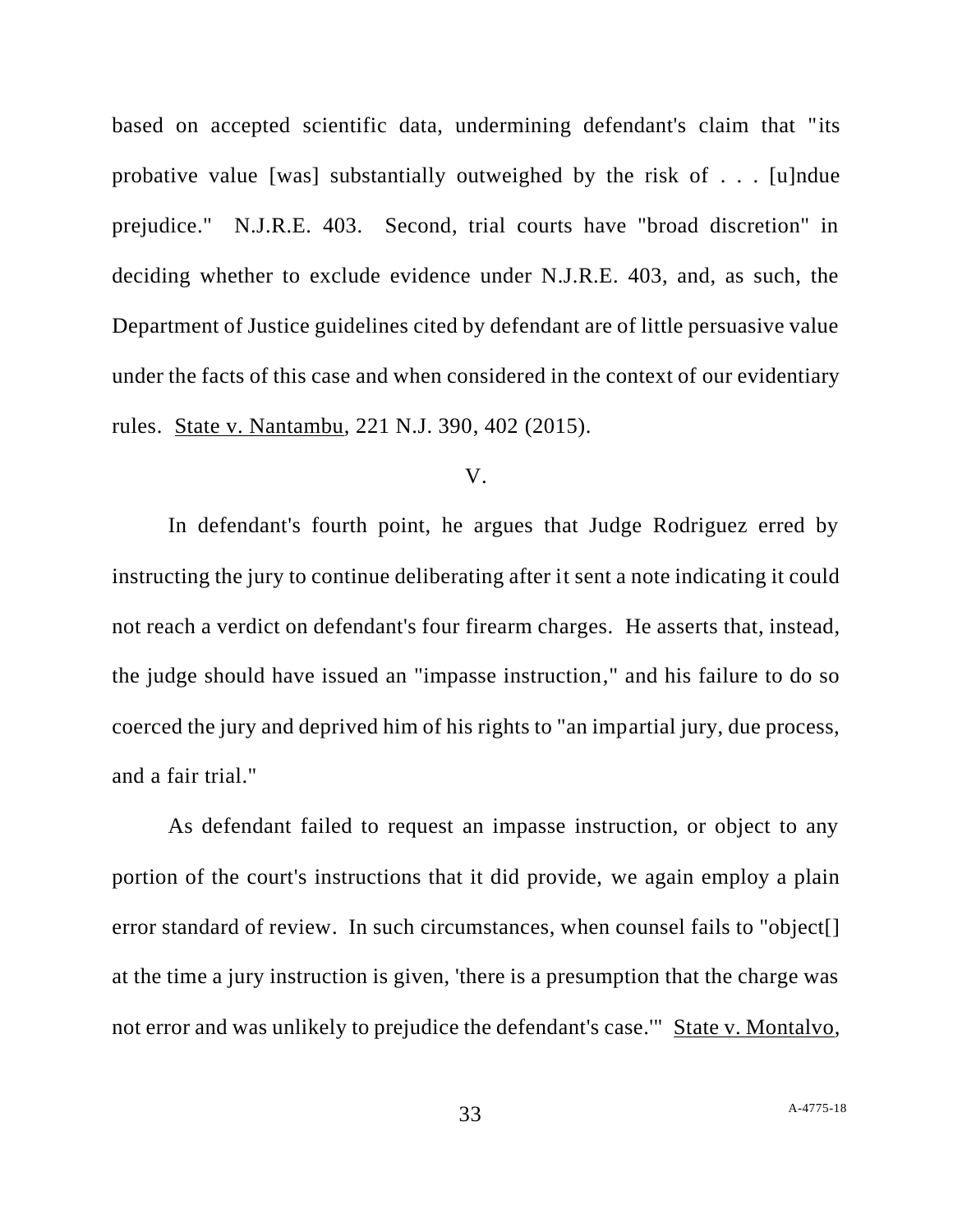229 N.J. 300, 320 (2017) (quoting State v. Singleton, 211 N.J. 157, 181-82  $(2012)$ ).

"A judge has discretion to require further deliberations after a jury has announced an inability to agree." State v. Adim, 410 N.J. Super. 410, 423 (App. Div. 2009). In exercising this discretion, the court should consider "such factors as the length and complexity of [the] trial and the quality and duration of the jury's deliberations." State v. Czachor, 82 N.J. 392, 407 (1980). Exercise of such discretion is not appropriate, however, "if the jury has reported a definite deadlock after a reasonable period of deliberations." Adim, 410 N.J. Super. at 423, (quoting Czachor, 82 N.J. at 407).

Further, when instructing a jury to continue deliberations, a judge "may not coerce or unduly influence the jury in reaching a verdict." State v. Harris, 457 N.J. Super. 34, 50 (App. Div. 2018) (quoting State v. Carswell, 303 N.J. Super. 462, 478 (App. Div. 1997)). "[A] trial judge must be especially vigilant to avoid communicating a results-oriented message that could be perceived as intolerant of dissent and antagonistic to the free expression of strongly held beliefs that may not be shared by a majority of the deliberating jurors." State v. Gleaton, 446 N.J. Super. 478, 515 (App. Div. 2016) (quoting State v. Dorsainvil, 435 N.J. Super. 449, 481 (App. Div. 2014)).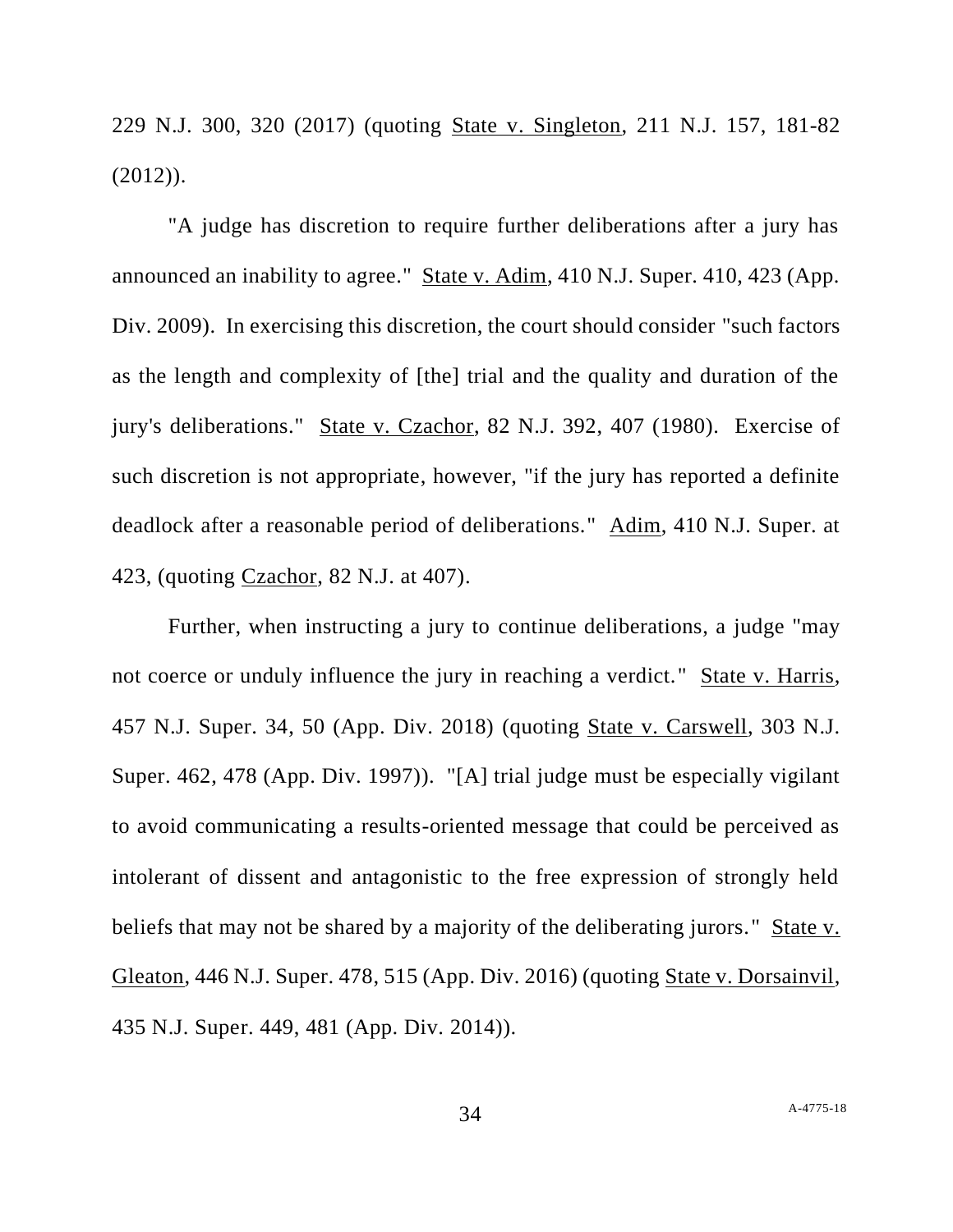We are satisfied that Judge Rodriguez properly exercised his discretion in instructing the jury. First, the jury's note stating, "cannot reach decision" with regard to defendant's firearms charges did not express that it had reached a "definite deadlock." Adim, 410 N.J. Super. at 423, (quoting Czachor, 82 N.J. at 407); see State v. Figueroa, 190 N.J. 219, 226, 239 (2007) (note from jury stating "we cannot unanimously agree on the verdict" merely "suggested but did not announce a deadlock"). Second, we note that the jury had deliberated for less than a full day. Adim, 410 N.J. Super. at 423; see Figueroa, 190 N.J. 226, 240 (stating "because the jury had only been deliberating briefly, . . . we [do not] fault the trial court for deciding to require the jury to continue its deliberations " where the jury had deliberated for one day).

Further, there was nothing coercive about Judge Rodriguez's instruction. Indeed, his instruction adhered nearly word-for-word to the Model Jury Charge. See Model Jury Charge (Criminal), "Judge's Instructions on Further Jury Deliberations" (approved Jan. 14, 2013); State v. Howard-French, 468 N.J. Super. 448, 467 (App. Div. 2021), certif. denied, 248 N.J. 592 (2021) (describing that a judge's utilization of language from a Model Jury Charge is "presumptively proper"). In addition, Judge Rodriguez properly tempered his instruction by stating "I'm going to ask you to go back in there and try to reach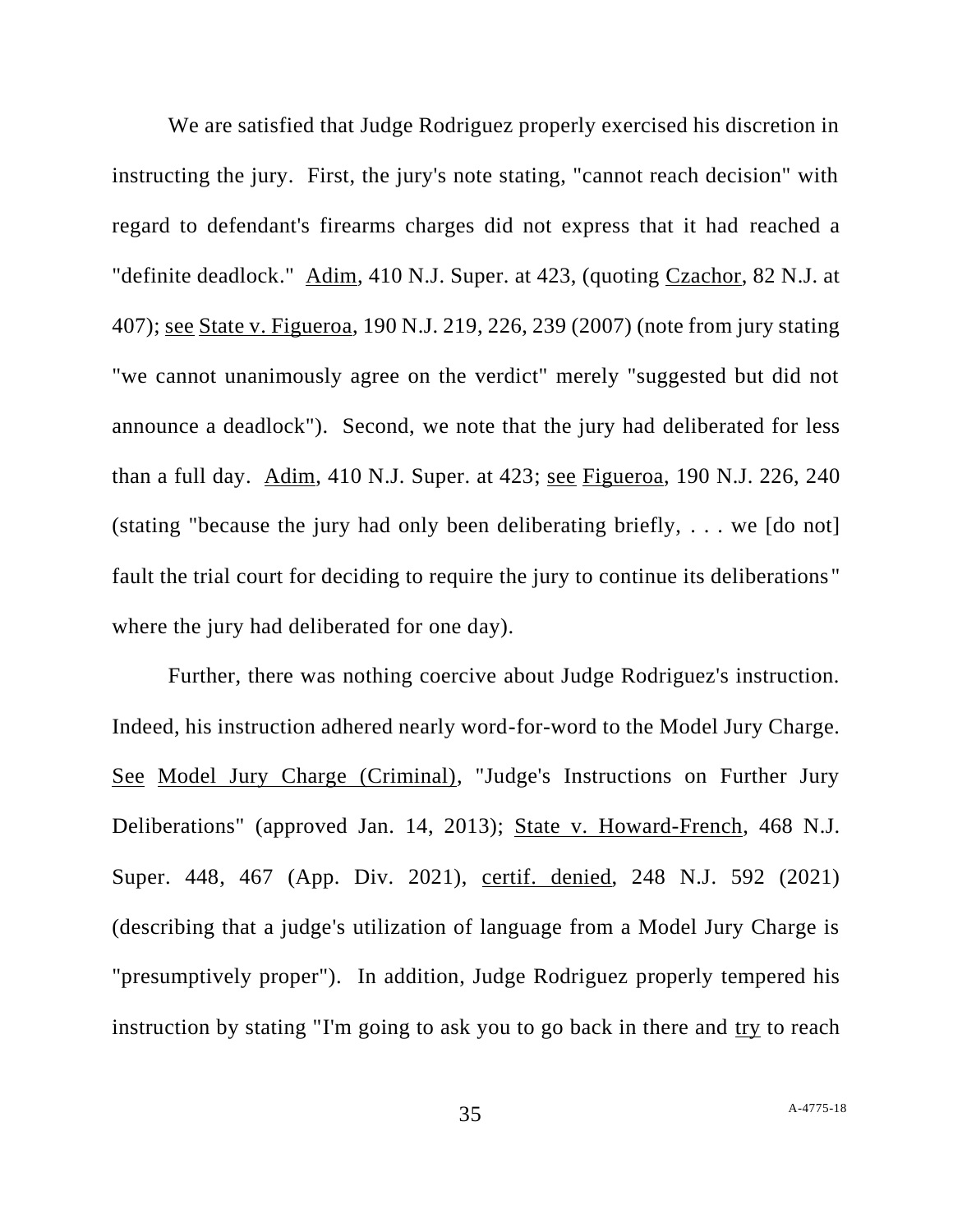an agreement if you can. Okay? Please go back in there and try to see if you can reach a verdict or not, okay?" (Emphasis added).

### VI.

Defendant next contends that Judge Rodriguez "improperly evaluated the aggravating and mitigating factors," rendering his sentence excessive. Specifically, he first argues, relying on State v. Case, 220 N.J. 49 (2014), that the judge committed error by applying aggravating factor three without addressing how it interacted with mitigating factor seven. Second, defendant claims Judge Rodriguez improperly based his application of aggravating factors three and nine on defendant's lack of remorse. Finally, he argues that the judge erred by failing to use defendant's youth as a non-statutory mitigating factor. Defendant's arguments are all without merit.

We employ a deferential standard when reviewing a trial court's sentencing decision. State v. Grate, 220 N.J. 317, 337 (2015); Fuentes, 217 N.J. 57, 70 (2014). We must affirm a sentence unless: 1) the trial court failed to follow the sentencing guidelines; 2) the court's findings of aggravating and mitigating factors were not based on competent and credible evidence in the record; or 3) "the [court's] application of the guidelines to the facts of [the] case makes the sentence clearly unreasonable so as to shock the judicial conscience."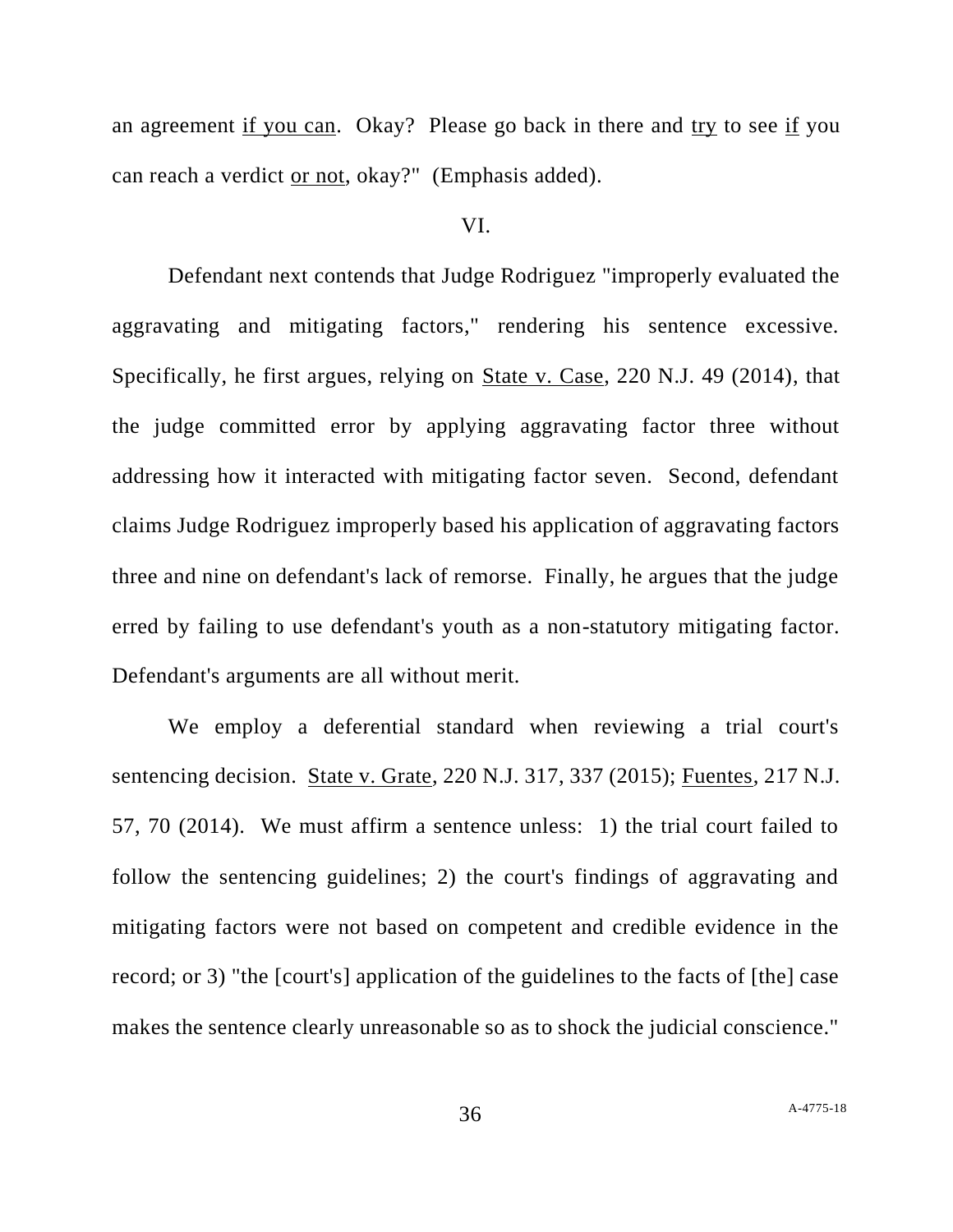Fuentes, 217 N.J. at 70 (second alteration in original) (quoting State v. Roth, 95 N.J. 334, 364-65 (1984)).

We assess a trial judge's finding of "aggravating and mitigating factors to determine whether they 'were based upon competent credible evidence in the record.'" State v. Bieniek, 200 N.J. 601, 608 (2010) (quoting Roth, 95 N.J. at 364-65). We are "not to substitute [our] assessment of aggravating and mitigating factors for that of the trial court." Ibid.

First, Judge Rodriguez adequately supported his imposition of aggravating factors three and nine. He explained that the factors were appropriate in light of the fact that defendant's crimes demonstrated a "total disregard of human life" and constituted behavior that "[w]e cannot accept . . . in our society." Because the judge's reasoning was "based upon competent credible evidence in the record," his decision is entitled to our deference. State v. Bieniek, 200 N.J. 601, 608 (2010) (quoting Roth, 95 N.J. at 364-65).

Second, while our case law recognizes judges' ability to utilize nonstatutory mitigating factors, defendant has not cited any authority entitling him to such considerations or requiring judges to analyze non-statutory factors, nor have we identified any. See State v. Rice, 425 N.J. Super. 375, 381 (App. Div. 2012) ("we have recognized the court's ability to use non-statutory mitigating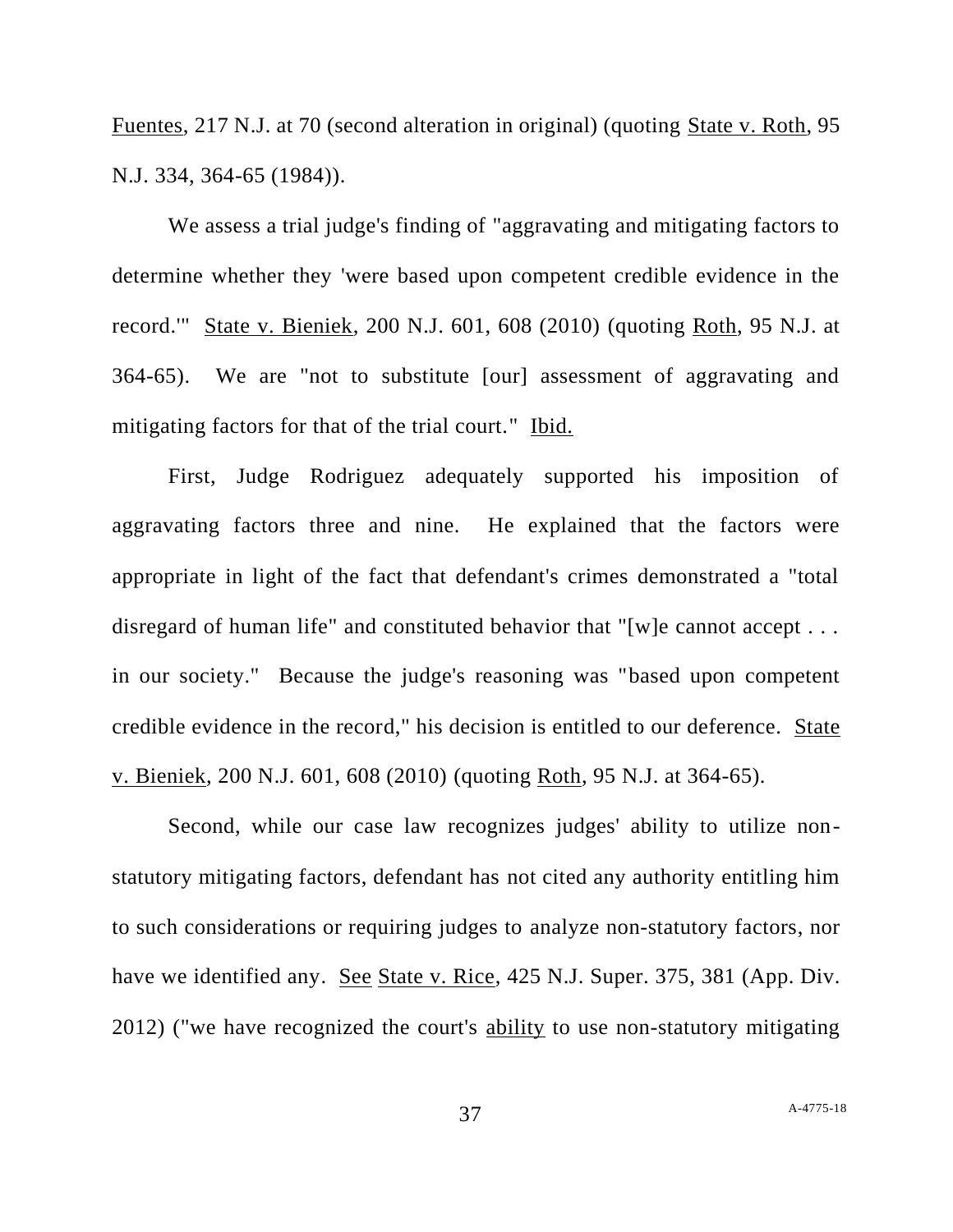factors in imposing a sentence" (emphasis added)). Further, while defense counsel referenced defendant's age at sentencing, he did not request that the judge consider it as a non-statutory mitigating factor. In any event, we are satisfied, based on other comments by the parties, and the materials upon which the court relied prior to issuing his sentence, Judge Rodriguez was clearly aware of defendant's age when sentencing him.

Defendant's remaining arguments are unpersuasive. First, Case does not require impose an absolute requirement upon sentencing judges to discuss the interaction of aggravating factor three and mitigating factor seven, but rather, that case determined that the court's application of aggravating factor three was erroneous where the sentencing court "did not give a reasoned explanation for its conclusion that [a] first-time offender presented a risk to commit another offense." 220 N.J. 49, 67. Here, as noted, Judge Rodriguez adequately explained his application of aggravating factor three based on the nature of defendant's offenses. Second, while Judge Rodriguez noted defendant's lack of remorse, we are satisfied from our review of the sentencing transcript as a whole that he did not rely on that characterization in imposing the aggravating factors, and instead properly focused on the nature of defendant's offense, explaining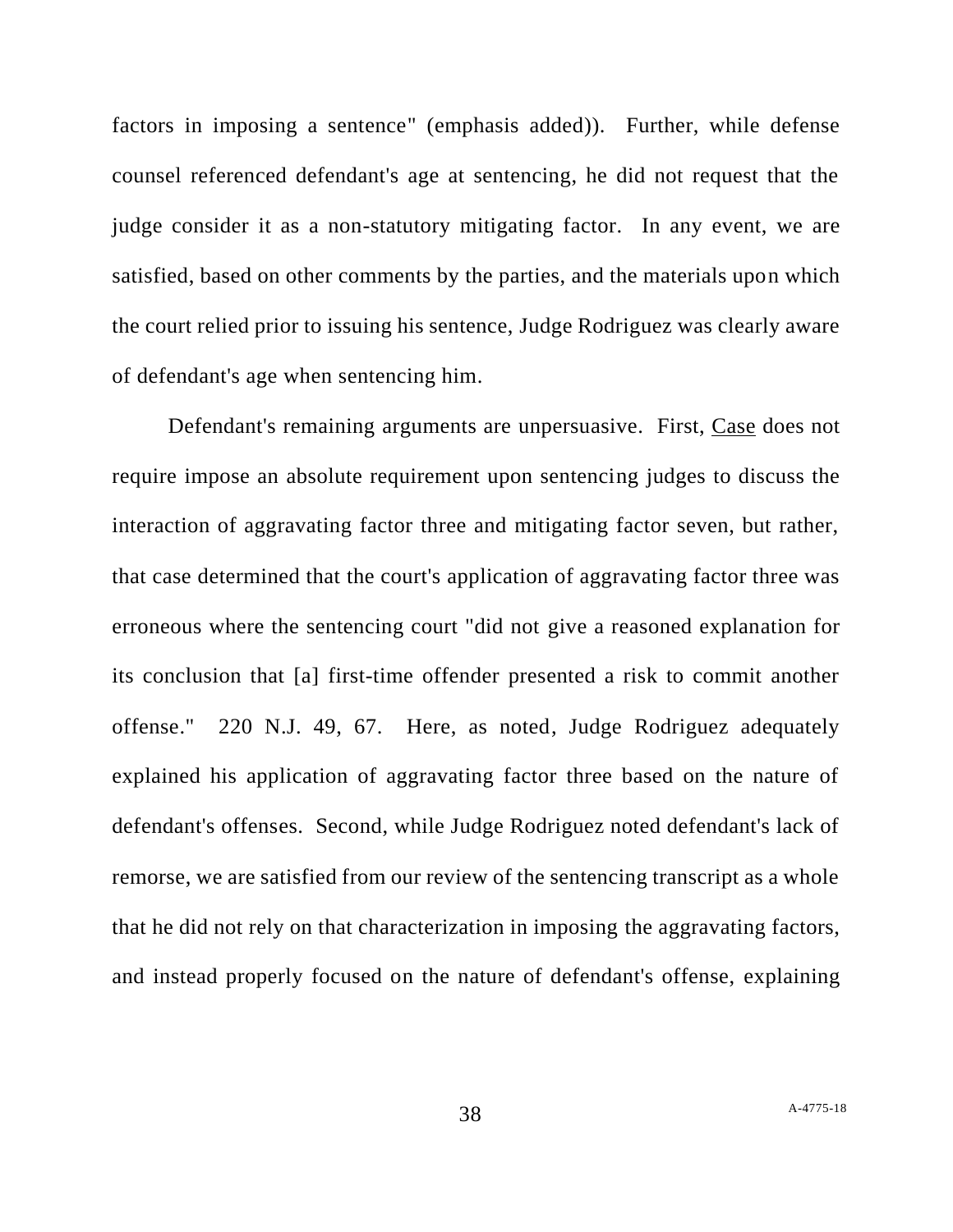that defendant acted in "total disregard of human life" and exhibited behavior that "[w]e cannot accept in our society."

### VII.

Finally, defendant contends that his case should be remanded for the retroactive application of newly-enacted mitigating factor fourteen, "[t]he defendant was under [twenty-six] years of age at the time of the commission of the offense," N.J.S.A.  $2C:44-1(b)(14)$ . We disagree.

Absent an independent basis to remand and resentence defendant, the new mitigating factor does not apply retroactively under our holding in State v. Bellamy, 468 N.J. Super. 29 (App. Div. 2021). In Bellamy, we remanded for resentencing to permit the sentencing court to consider previously undisclosed reports from the Division of Child Protection and Permanency records and reconsider the aggravating and mitigating factors before a new judge. Id. at 45. The defendant in Bellamy had "yet to incur a penalty within the meaning of the savings statute" and was therefore entitled to application of the new mitigating factor at her resentencing. Ibid.

The Bellamy court also limited its holding regarding the retroactive effect of the new mitigating factor, emphasizing "cases in the pipeline in which a youthful defendant was sentenced before October 19, 2020" are not to be